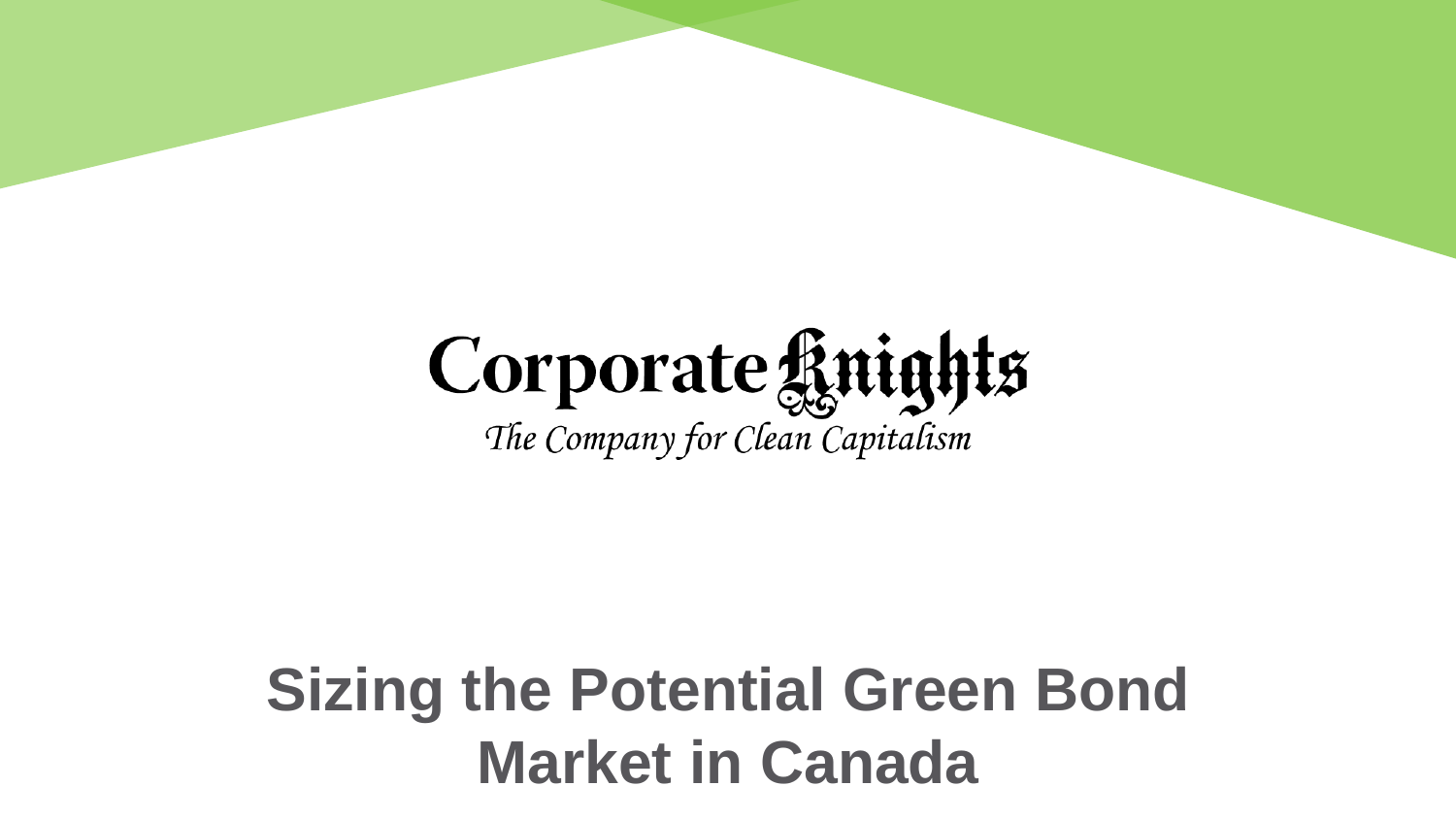## **Summary**

**The 2016 Canadian edition of the [Bonds and Climate Change Report](https://www.climatebonds.net/files/files/CB-HSBC-2016-Canada-Final-01A-1.pdf) indicated that Canadian issuers currently account for \$32.9bn outstanding of climate-aligned bonds, of which \$2.9bn represents labelled green bonds (the other \$30bn are unlabeled climate-aligned bonds).** 

**In 2016 there were \$1bn of labeled green bonds from Canadian issuers. Globally, 2016 saw record issuance of labeled green bonds: USD 81bn, up 92% on 2015 figures.**

**This report uses a bottom up analysis to arrive at a high-level estimate of the potential for annual green bond issuances by Canadian entities of \$56.3 billion in fiscal 2017/18.** 

**This report also assesses the current ReNew Canada list of the top 100 infrastructure projects in Canada, and found that fully 56 of them – with a total value of \$107 billion – would be green-bond eligible.**

**These findings show that green bonds have the potential to become a much bigger part of Canadian capital markets with potential greenium benefits for issuers (lower cost of financing for green purposes), while creating a Canadian cluster of green finance expertise for arranging global green bond issues (a market estimated to exceed \$1 trillion annually by 2020, according to Climate Bonds Initiative).**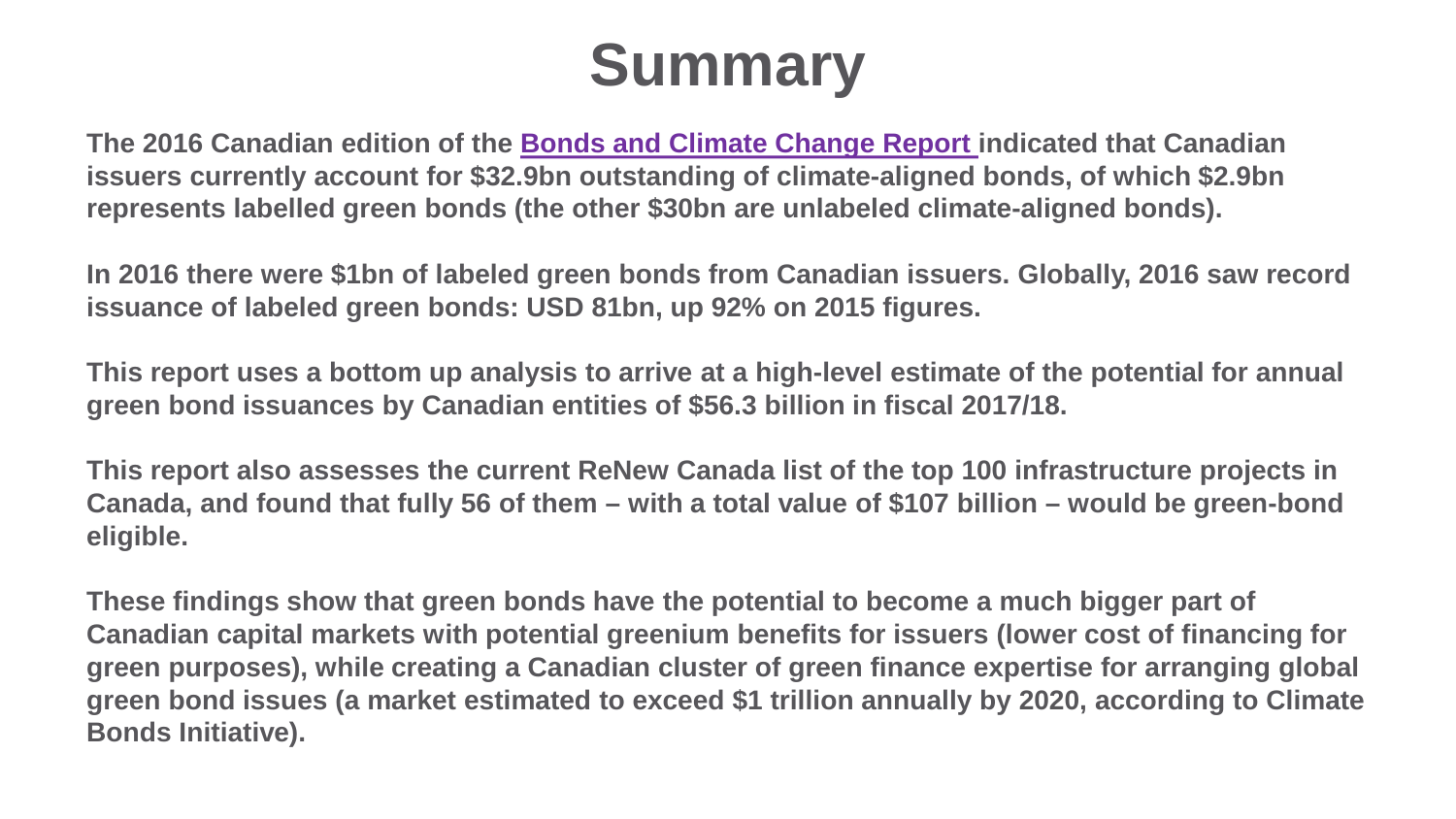# **Methodology**

**A bottom up assessment of the green bond market in Canada** 

- **1. Defining the universe of bond issuers to consider.**
	- **The universe comprises 21 of the top 30 largest bond issuers in Canada who are well suited to offer green bonds. Bond issuer data provided by RBC Capital Markets**
- **2. Identify the issuer's CAPEX or other use of proceeds that are:**
	- **Explicitly Green (directly supports the green economy and is consistent with the Climate Bonds Standard)**
	- **Potentially Green (has the potential to directly support the green economy but is not necessarily green, for example, a hospital or affordable housing unit has the potential to be built in an energy efficient manner according to green standards)**
- **3. Compile the combined "Explicit" and "Potential" Green Bond issuance across the universe**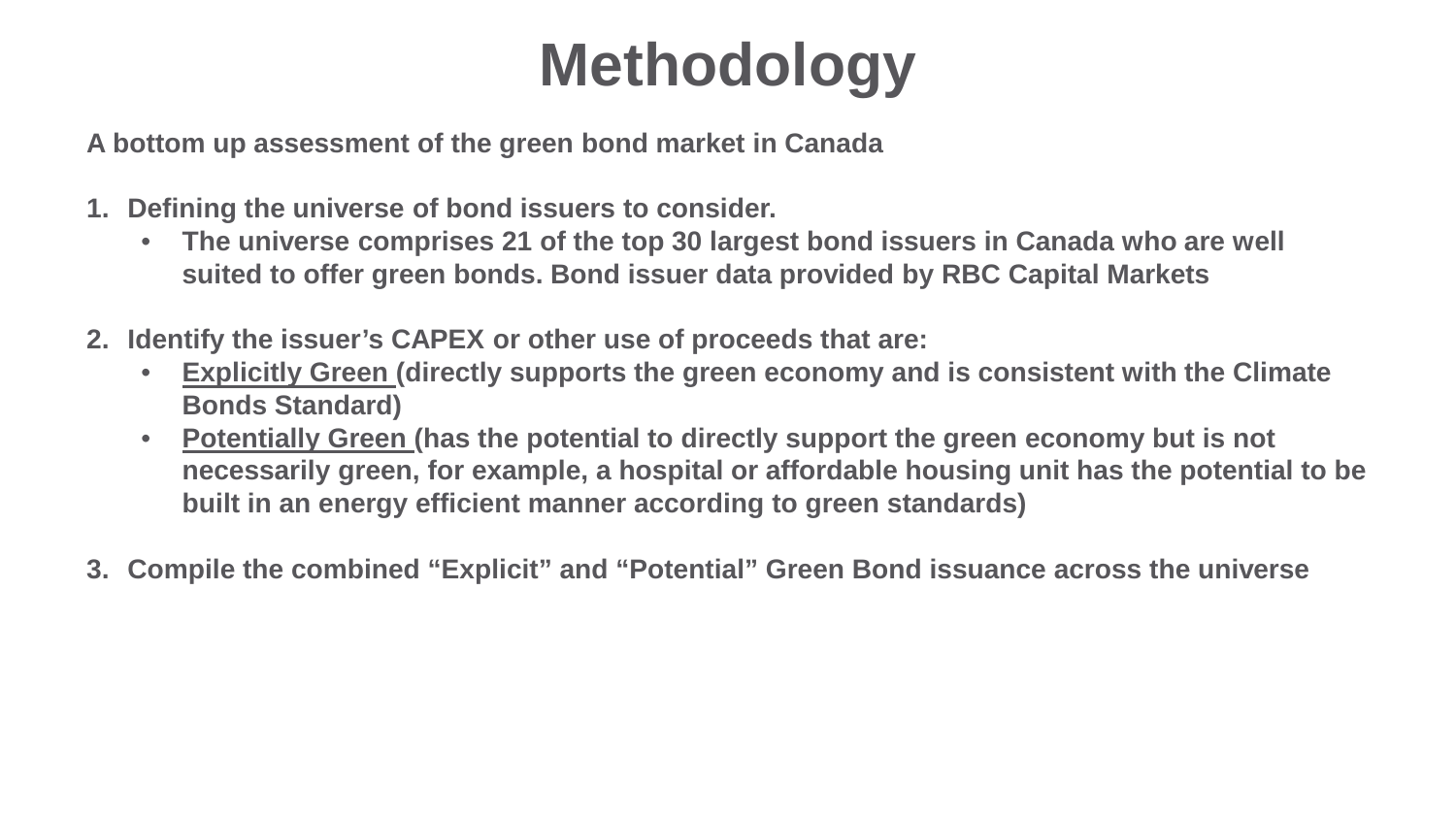## **Top 21 Issuers Explicitly Green vs Potentially Green use of proceeds in \$bn for 2017**



**\$56.3bn green use of proceeds total for 2017**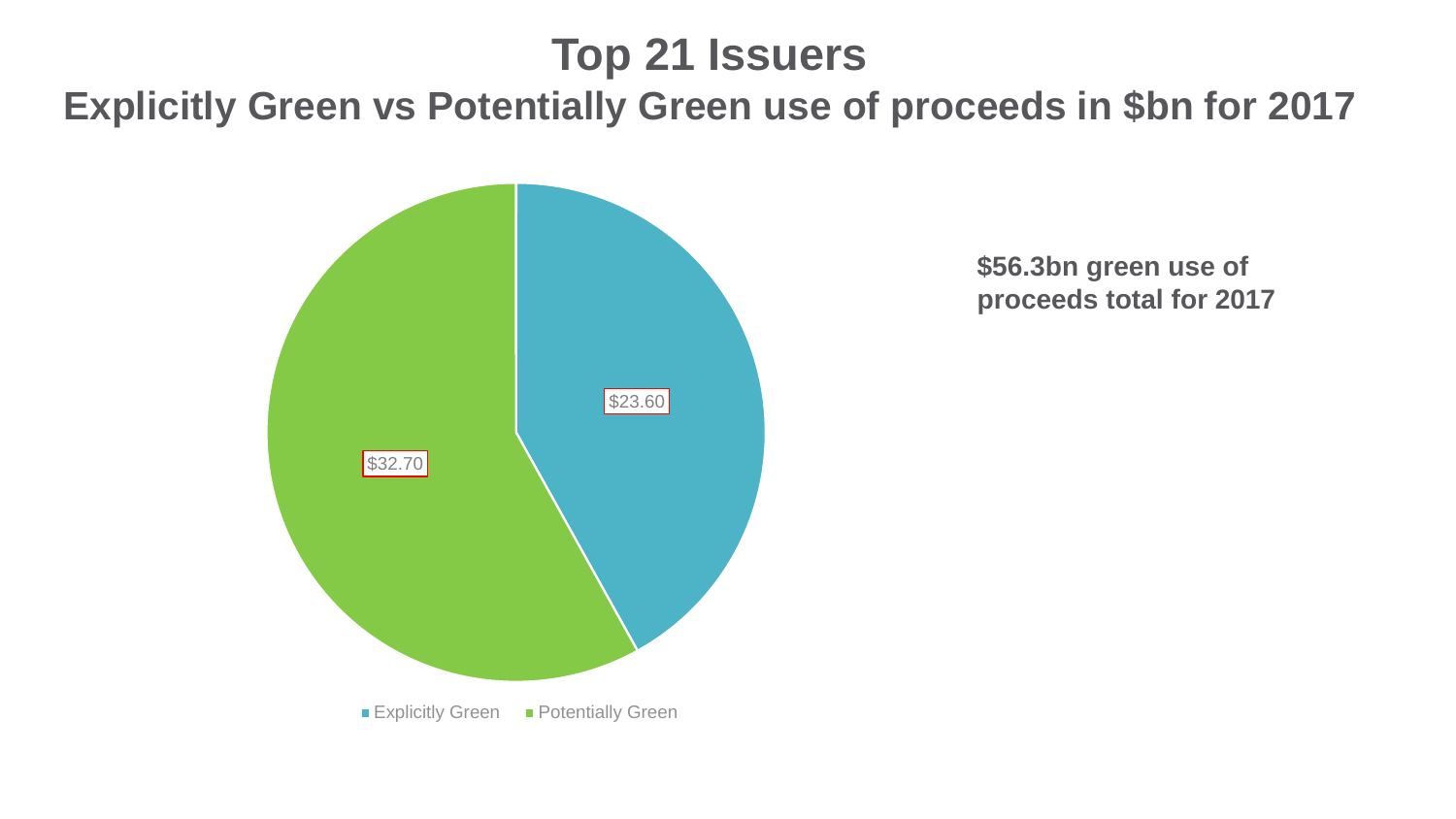# **Federal Government**

**\$3.4bn– Explicitly Green use of proceeds \$3.1bn– Potentially Green use of proceeds**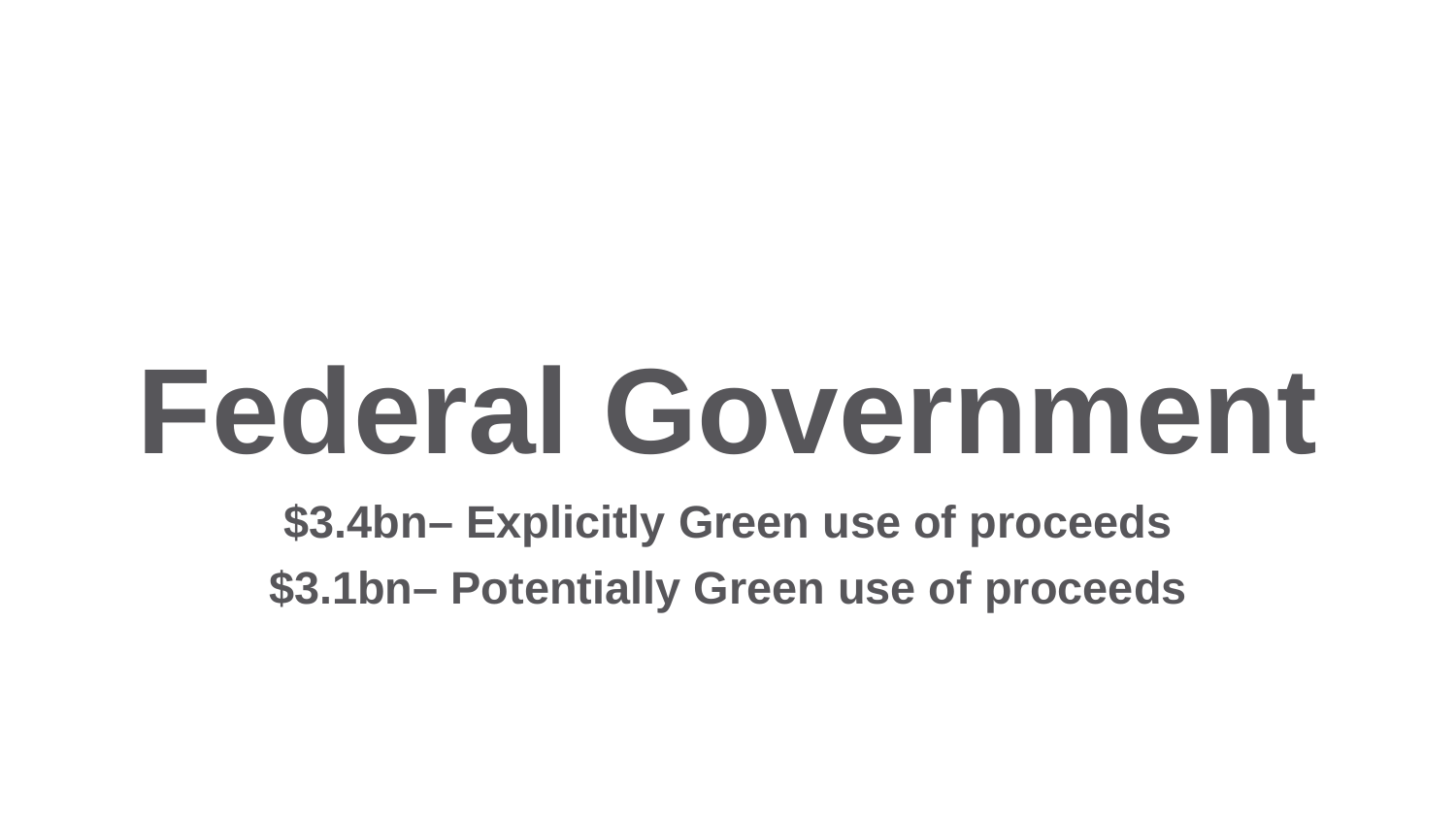## **Federal Government**



Expected Net New Borrowing vs Green Bond Capacity \$bn

#### **Methodology**

**Net new BORROWING \$39bn CAD\***

**Estimate based on allocation of budget 2016 to 2017 infrastructure investments plus allocation of 2017's budget to long term infrastructure.**

#### **Potential green uses of proceeds Include:**

**Explicitly Green \$3.4bn 53% Public Transit \$1.9bn Green Infrastructure \$1.5bn**

#### **Potentially Green \$3.1bn 47%**

**Social Infrastructure \$1.69bn Strategic Investments in Post-Secondary Institutions \$1bn Rural Broadband \$0.08bn Trade and Transportation Provision \$0.4bn**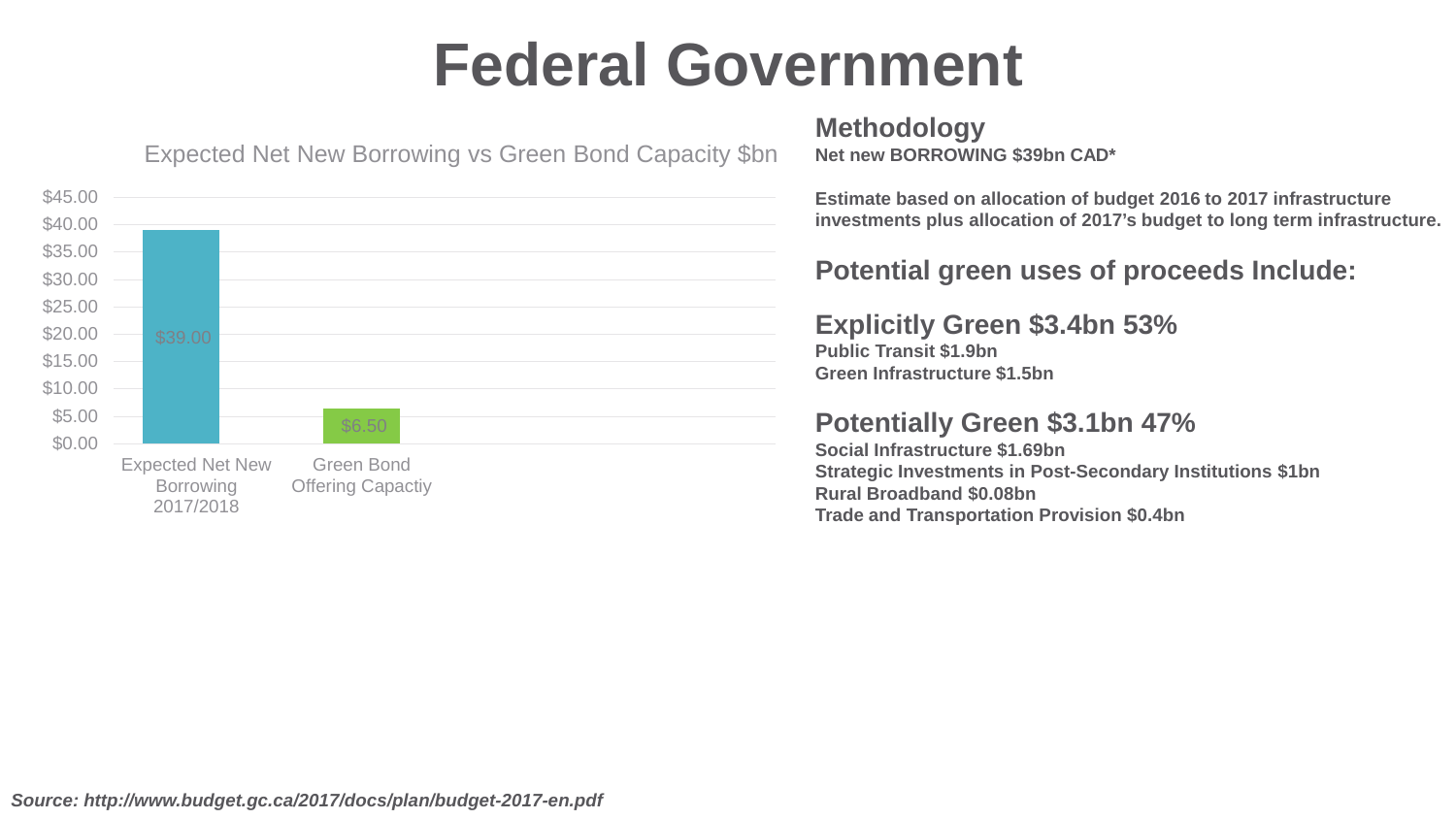# **Crown Corporations**

**\$0.36– Explicitly Green use of proceeds \$0– Potentially Green use of proceeds**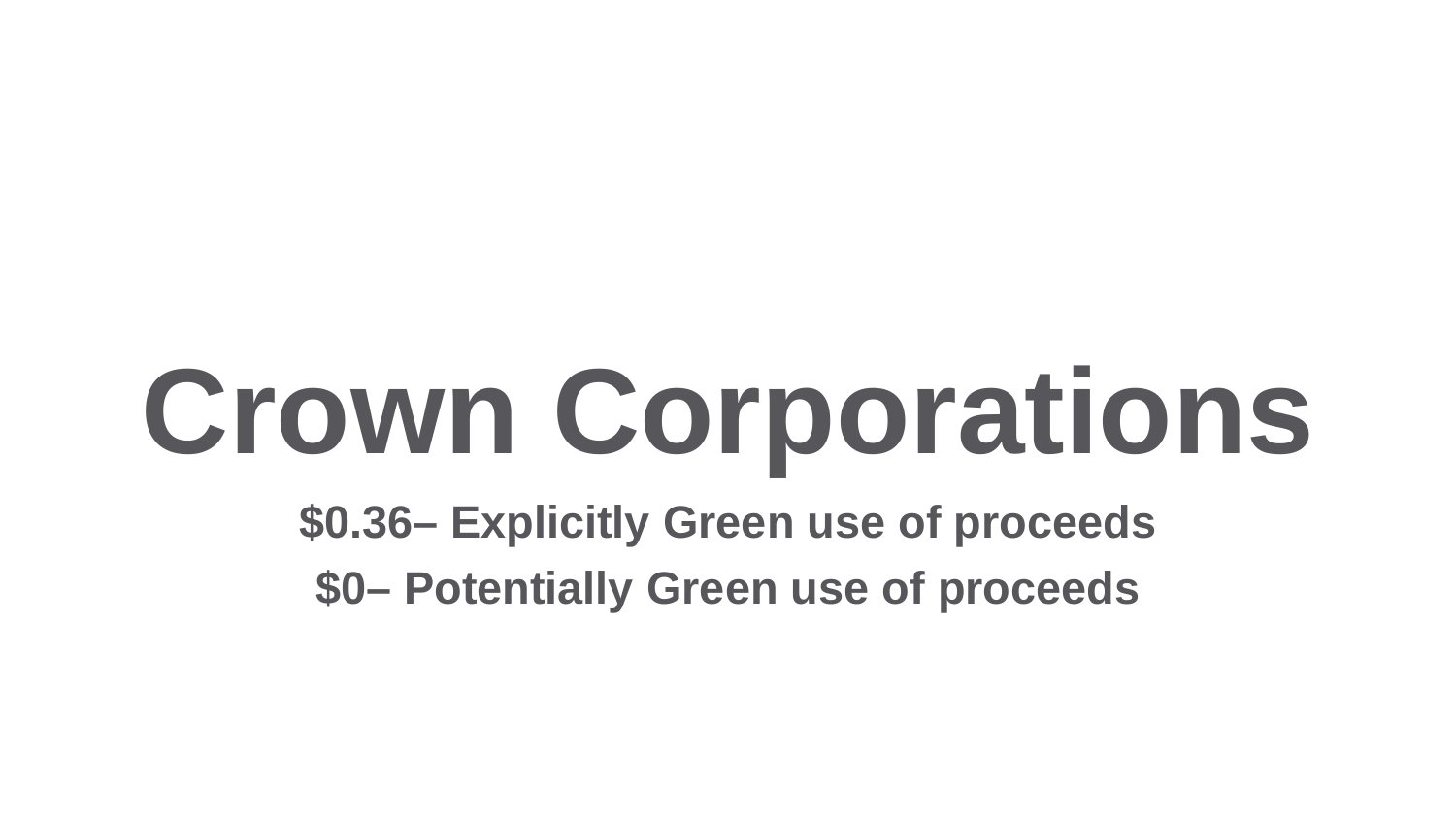## **Crown Corporations- Canadian Housing Trust**



**The Canadian housing trust issues bonds and uses the proceeds to purchase mortgage backed securities. Potential Green Bond Offerings estimates derived by dividing the number of Energuide rated homes with 80% and above (120,000) by the number of private households in Canada (13 million) multiplied by the Canadian Housing Trust's annual expected total borrowing (\$40bn).**

#### **Potential green uses of proceeds Include:**

#### **Explicitly Green \$0.36bn 100%**

**Mortgage backed security comprising energy efficient homes.**

*Source:<http://www.statcan.gc.ca/tables-tableaux/sum-som/l01/cst01/famil55c-eng.htm> , [https://www.cmhc-schl.gc.ca/en/hoficlincl/in/camobo/camobo\\_002.cfm](https://www.cmhc-schl.gc.ca/en/hoficlincl/in/camobo/camobo_002.cfm), https://www.nrcan.gc.ca/energy/efficiency/housing/home-improvements/18392*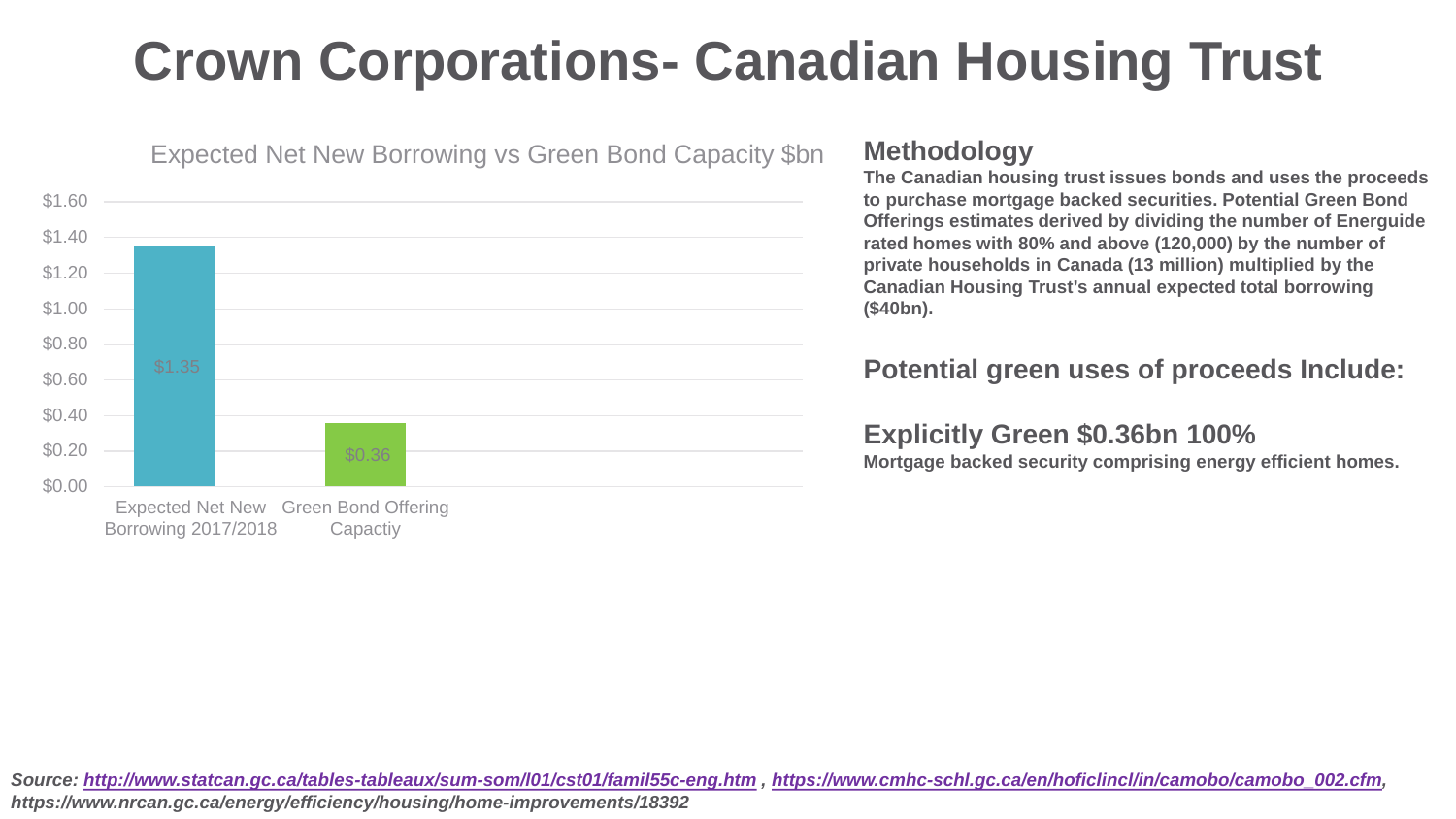# **Provinces**

**\$11.9bn– Explicitly Green use of proceeds \$22.63bn– Potentially Green use of proceeds**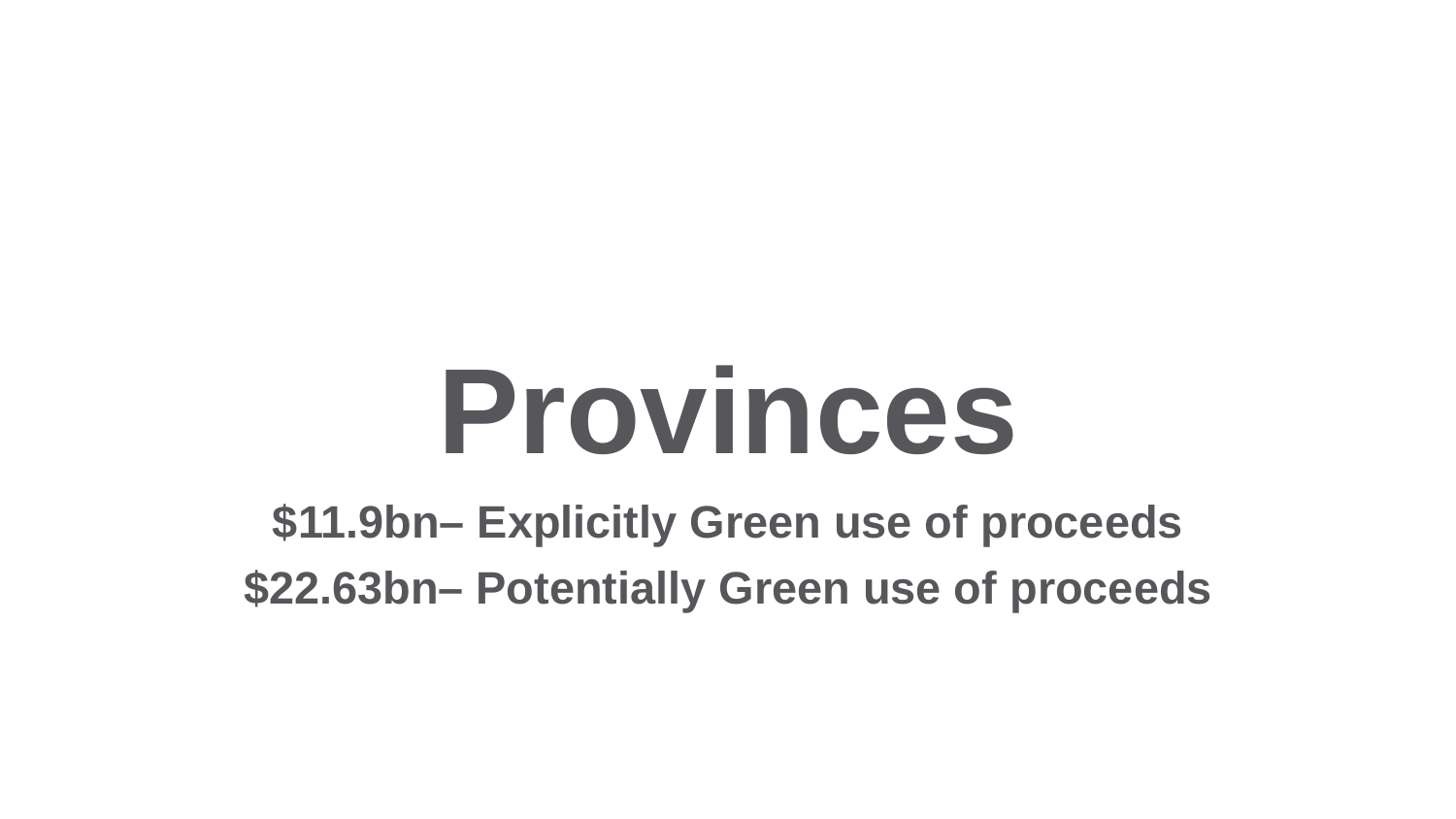## **Provinces - Ontario**



**Potential Green Bond Offerings estimates derived from provincial budgetary documents. Provincial capital expenditures are considered if they are not related to building road infrastructure and have an "Explicitly Green", or "Potentially Green" purpose.** 

**Potential green uses of proceeds Include:**

#### **Explicitly Green \$6.07bn 47%**

**Transportation – Transit e.g. TTC LRT project \$5.3bn Other Transportation Property and Planning \$0.77bn**

#### **Potentially Green \$6.65bn 53%**

**Education Infrastructure e.g. energy efficiency retrofits, building new schools \$2bn Postsecondary - Colleges and Other retrofits \$0.63bn Postsecondary – Universities \$0.19bn Social Housing Infrastructure e.g. building or repairing community housing \$0.31bn Health – Hospitals repairs, retrofits \$2.88bn Health - Other Health Education \$0.38bn Justice Infrastructure e.g. courthouse repairs \$0.26bn**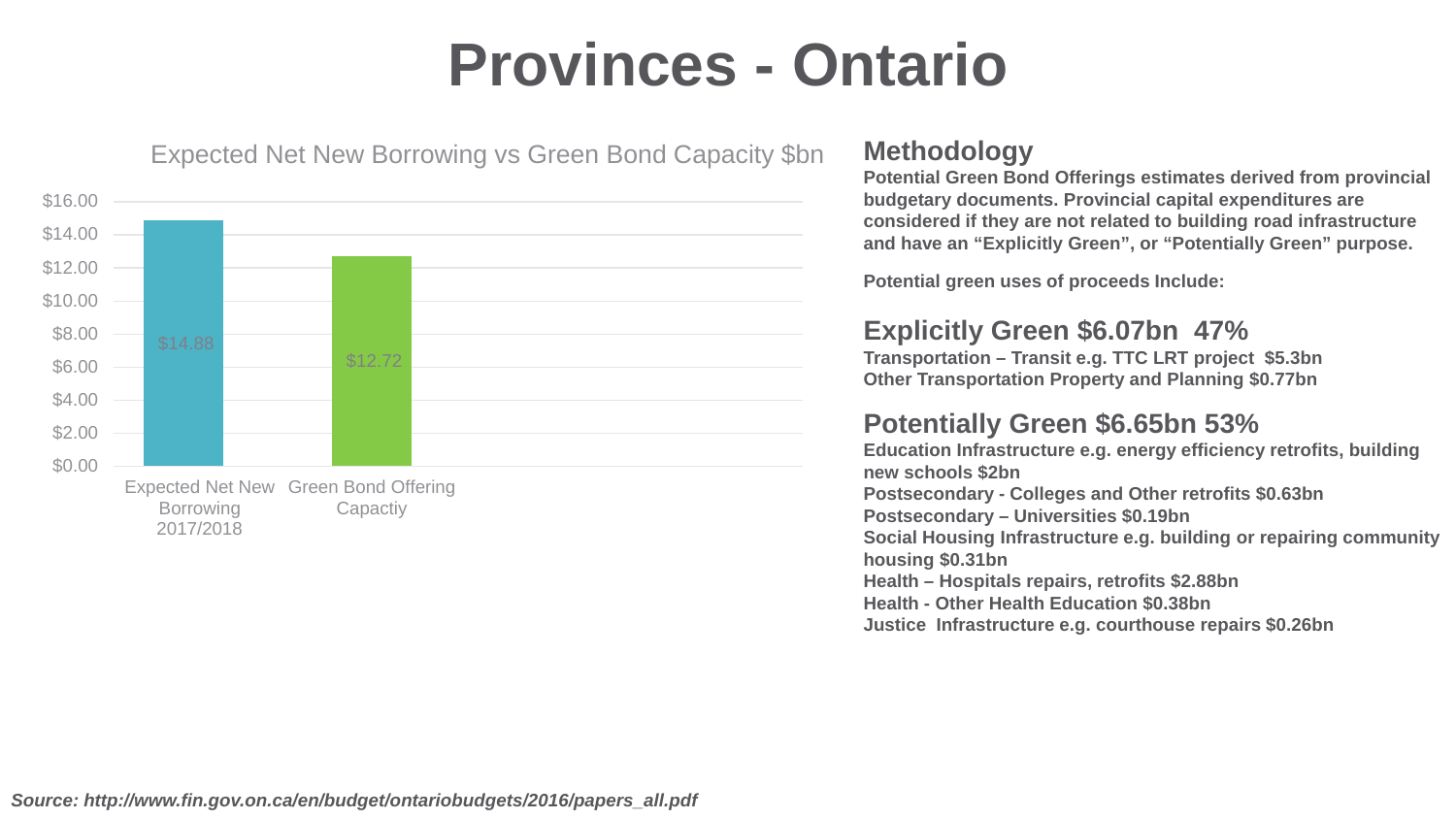## **Provinces - Quebec**



#### Expected Net New Borrowing vs Green Bond Capacity \$bn

#### **Methodology**

**Potential Green Bond Offerings estimates derived from provincial budgetary documents. Provincial capital expenditures are considered if they are not related to building road infrastructure and have an "Explicitly Green", or "Potentially Green" purpose.** 

#### **Potential green uses of proceeds Include:**

#### **Explicitly Green \$1.32bn 18%**

**Public Transit \$0.96bn Marine, Air, Rail and Other Transportation e.g. ferries, wharves, stations, railways \$0.36bn**

#### **Potentially Green \$5.95bn 82%**

**Health and Social Services building Infrastructure \$1.62bn Education Infrastructure e.g. buildings, retrofits \$1.47bn Higher Education and Research Infrastructure e.g. buildings, retrofits \$0.68bn Culture Infrastructure e.g. buildings, retrofits \$0.19bn**

**Municipal, Sports, Community and Recreational Infrastructure \$0.97bn Social and Community Housing \$0.28bn**

**Government Buildings e.g. repairs \$0.35bn**

**Information Resources e.g. information technology\$0.40bn**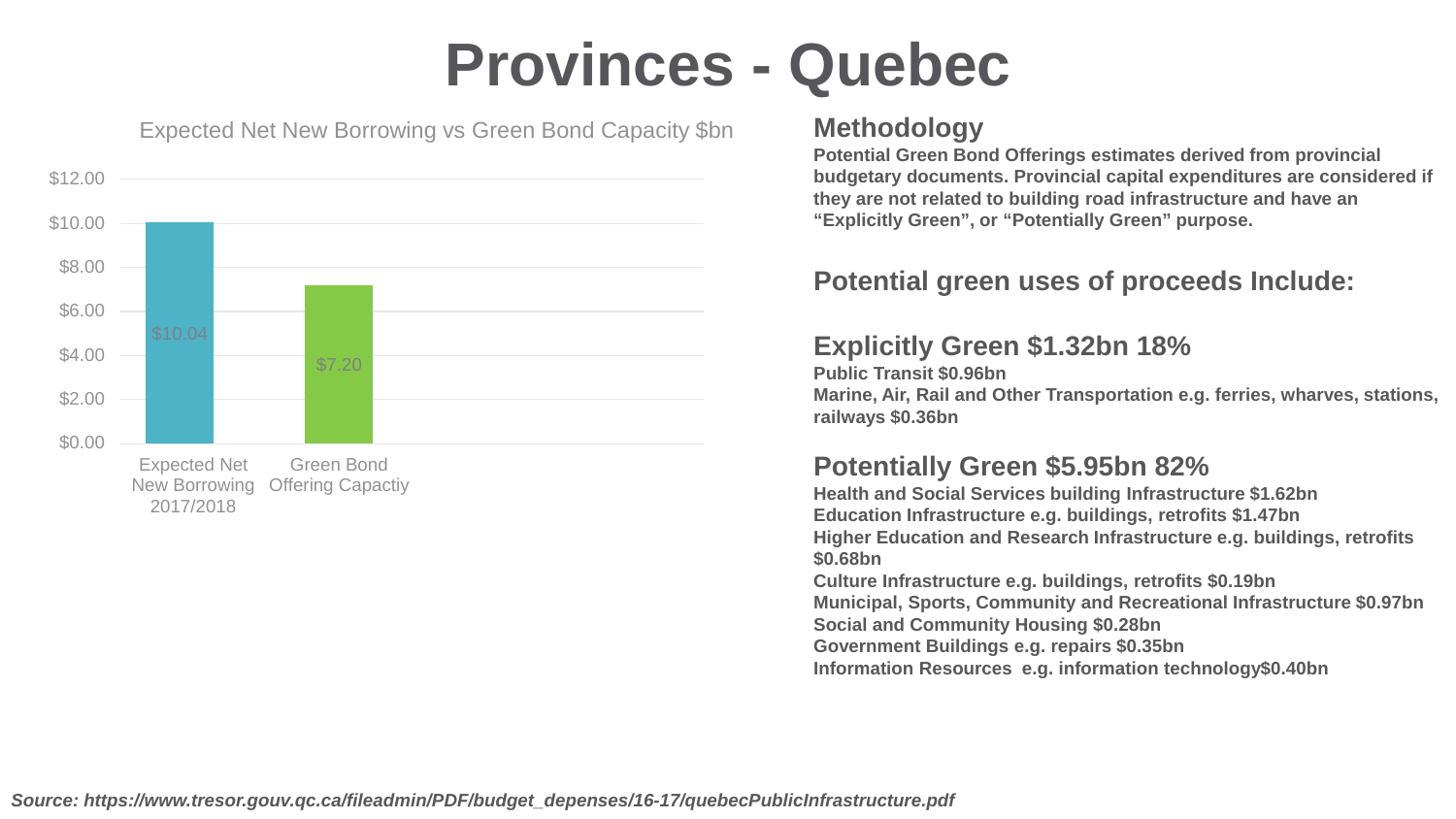## **Provinces - Manitoba**



### Expected Net New Borrowing vs Green Bond Capacity \$bn **Methodology**

**Potential Green Bond Offerings estimates derived from provincial budgetary documents. Provincial capital expenditures are considered if they are not related to building road infrastructure and have an "Explicitly Green", or "Potentially Green" purpose.** 

#### **Potential green uses of proceeds Include:\***

**Explicitly Green \$0.69bn 18.28%**

**Potentially Green \$3.10bn 81.72%**

#### *Source: https://www.gov.mb.ca/finance/budget16/papers/speech16.pdf*

**\*Manitoba reports capital expenditure using CPA standards. Recognizing amortization in this way allocates the cost of capital assets to the periods of service provided and amortization is recorded as an**  expense in the statement of operations. We used Quebec as a comparable province to estimate the split between Explicitly Green and Potentially Green projects as Quebec has similar debt capacity as well as a **state owned hydro company**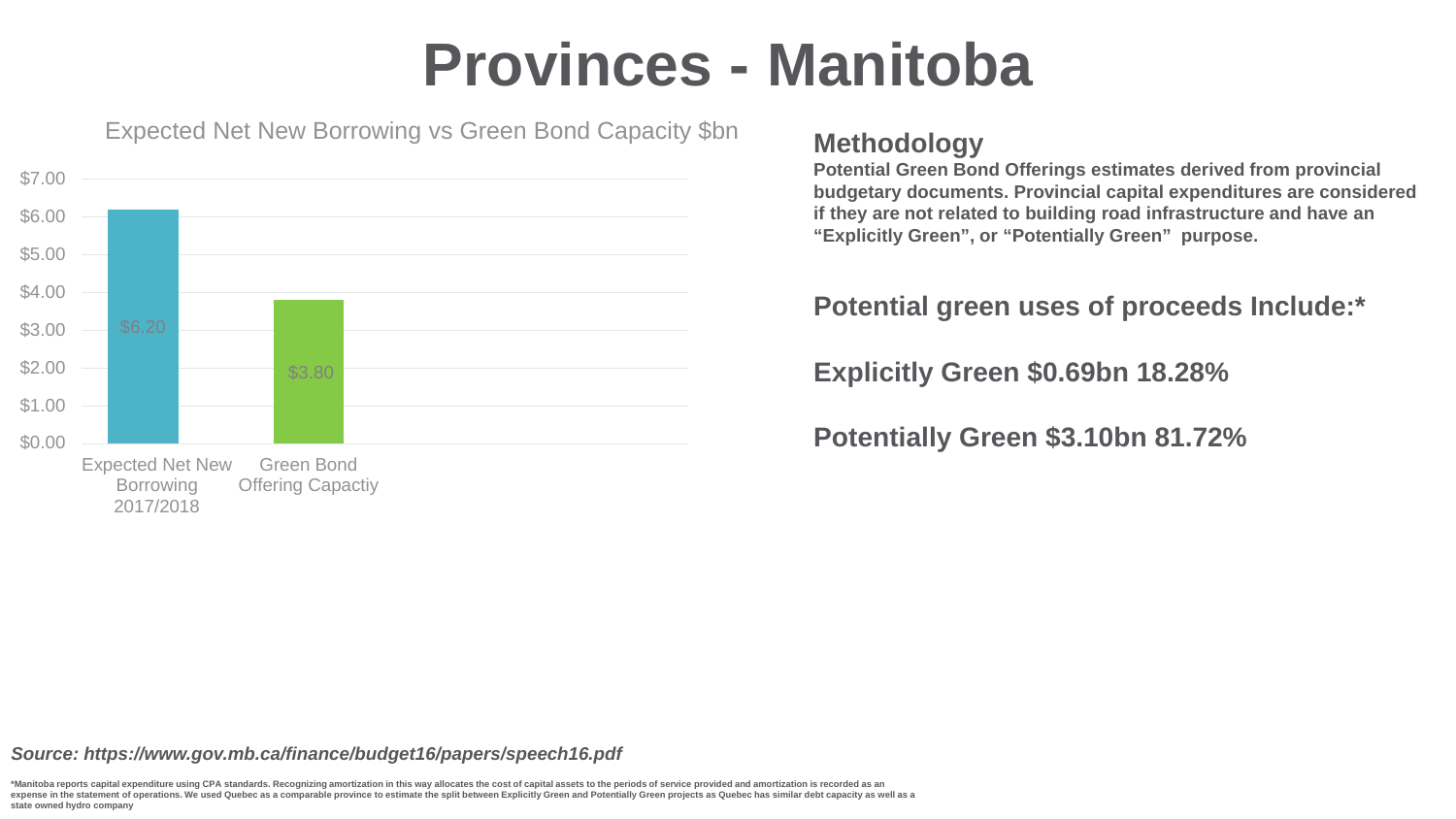## **Provinces – British Columbia**



**Potential Green Bond Offerings estimates derived from provincial budgetary documents. Provincial capital expenditures are considered if they are not related to building road infrastructure and have an "Explicitly Green", or "Potentially Green" purpose.** 

#### **Potential green uses of proceeds Include:**

#### **Explicitly Green \$2.83bn 51%**

**BC Transit \$161m Columbia River Power Projects \$12m Transportation Investment Corporation \$46m BC Hydro \$2,613m**

#### **Potentially Green \$2.725bn 49%**

**Schools (k-12) Buildings \$687m Post Secondary Institutions e.g. building repairs and retrofits \$987m BC Housing Management Commission and Provincial Rental Housing \$134m Health Infrastructure e.g. buildings \$917m**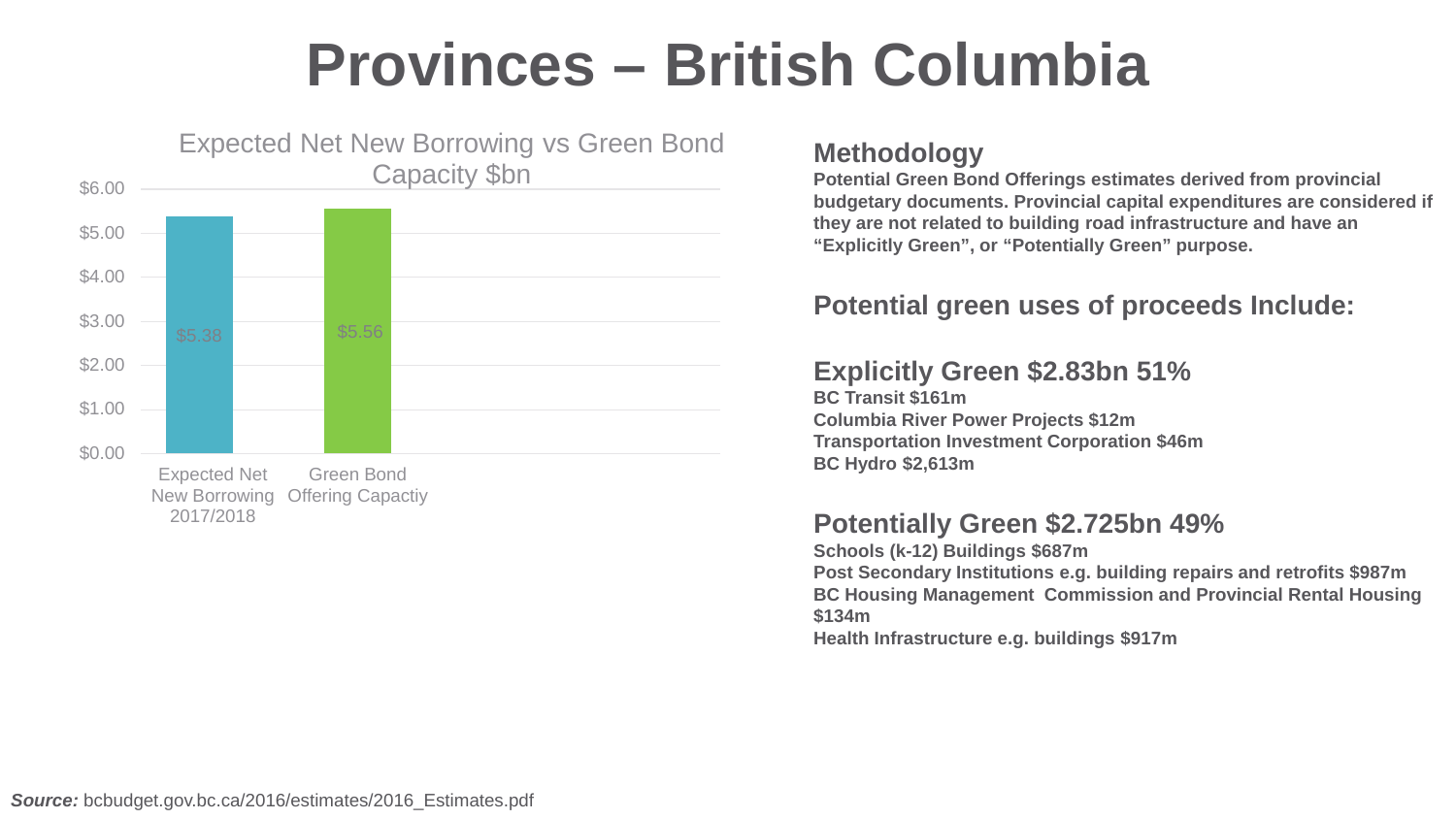## **Provinces - Alberta**



#### Expected Net New Borrowing vs Green Bond Capacity \$bn

#### **Methodology**

**Potential Green Bond Offerings estimates derived from provincial budgetary documents. Provincial capital expenditures are considered if they are not related to building road infrastructure and have an "Explicitly Green", or "Potentially Green" purpose.** 

#### **Potential green uses of proceeds Include:**

#### **Explicitly Green \$981m 25%**

**Climate Change, Environmental Protection & Sustainability e.g. Municipal Water and Wastewater Program \$931m Farming, Natural Resources & Industry e.g. Alberta Tree Improvement and Seed Centre (ATISC) \$50m**

#### **Potentially Green \$2,920m 75%**

**Adult Education and Skills e.g. campus upgrades, retrofits \$292m Capital Maintenance and Renewal \$1000m Family, Social Supports & Housing e.g. New Housing Supply – Community and Specialized Housing \$248m Government Facilities, Equipment and Other \$277m Health Facilities and Equipment \$688m Municipal Infrastructure Support \$238m Public Safety and Emergency Services e.g. Courthouse renewal \$90m Sports, Arts, Recreation & Culture e.g. Calgary Zoo expansion \$87m**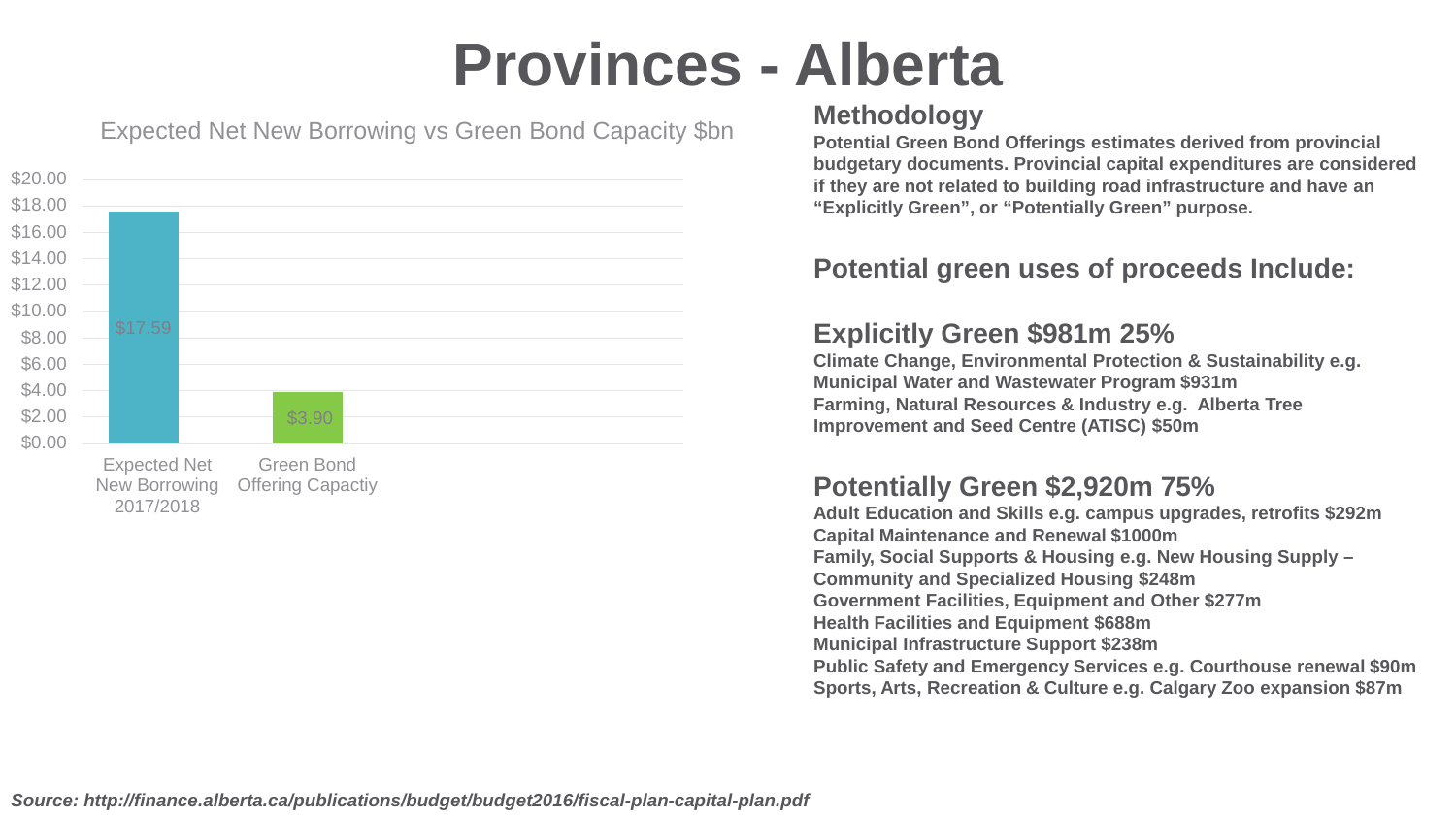## **Provinces - Saskatchewan**



### Expected Net New Borrowing vs Green Bond Capacity \$bn **Methodology**

**Potential Green Bond Offerings estimates derived from provincial budgetary documents. Provincial capital expenditures are considered if they are not related to building road infrastructure and have an "Explicitly Green", or "Potentially Green" purpose.** 

#### **Potential green uses of proceeds Include:**

#### **Potentially Green \$0.73bn 100%**

**Municipal Infrastructure e.g. Regina Stadium \$279.3m Education Capital e.g. School infrastructure and preventative maintenance and renewal \$119.1m Advanced Education e.g. maintenance capital \$21.5m Health Care e.g. maintenance and facility regeneration, Hostpitals\$231.2m Government Services e.g. IT capital, courts and correctional capital, government buildings, parks capital \$79.9m**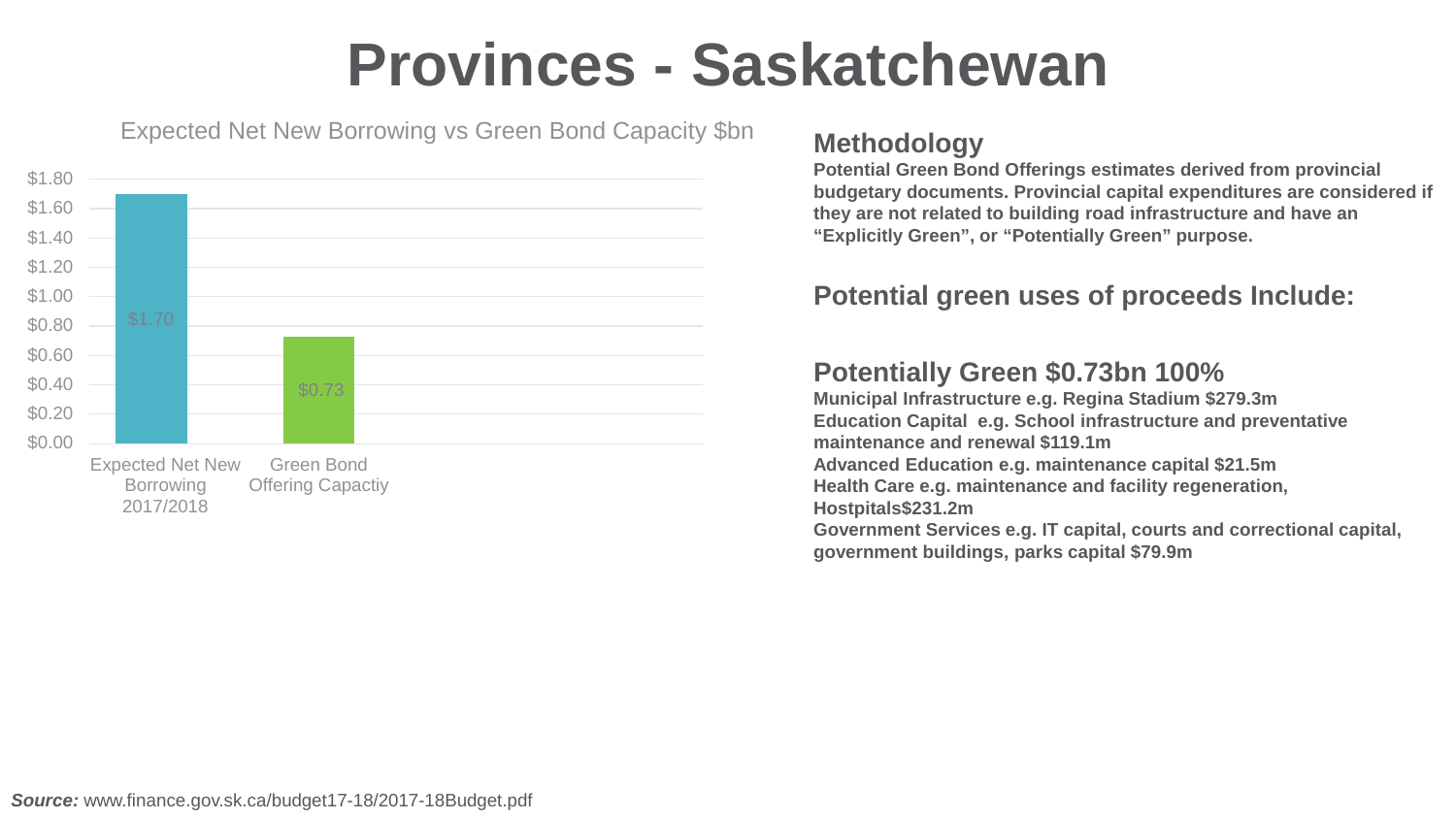## **Provinces – New Brunswick**



### Expected Net New Borrowing vs Green Bond Capacity \$bn **Methodology**

**Potential Green Bond Offerings estimates derived from provincial budgetary documents. Provincial capital expenditures are considered if they are not related to building road infrastructure and have an "Explicitly Green", or "Potentially Green" purpose.** 

#### **Potential green uses of proceeds Include:**

#### **Explicitly Green \$1.8m 2%**

**Agriculture, Aquaculture and Fisheries \$0.6m Environment and Local Government \$1.22m** 

#### **Potentially Green \$120.48m 98%**

**Energy and Resource Development \$2.9 m Education and Early Childhood Development e.g. schools \$2.1m Health e.g. hospitals \$20m Post-Secondary Education, Training and Labour \$2m Regional Development Corporation \$92m Tourism, Heritage and Culture \$9.1m**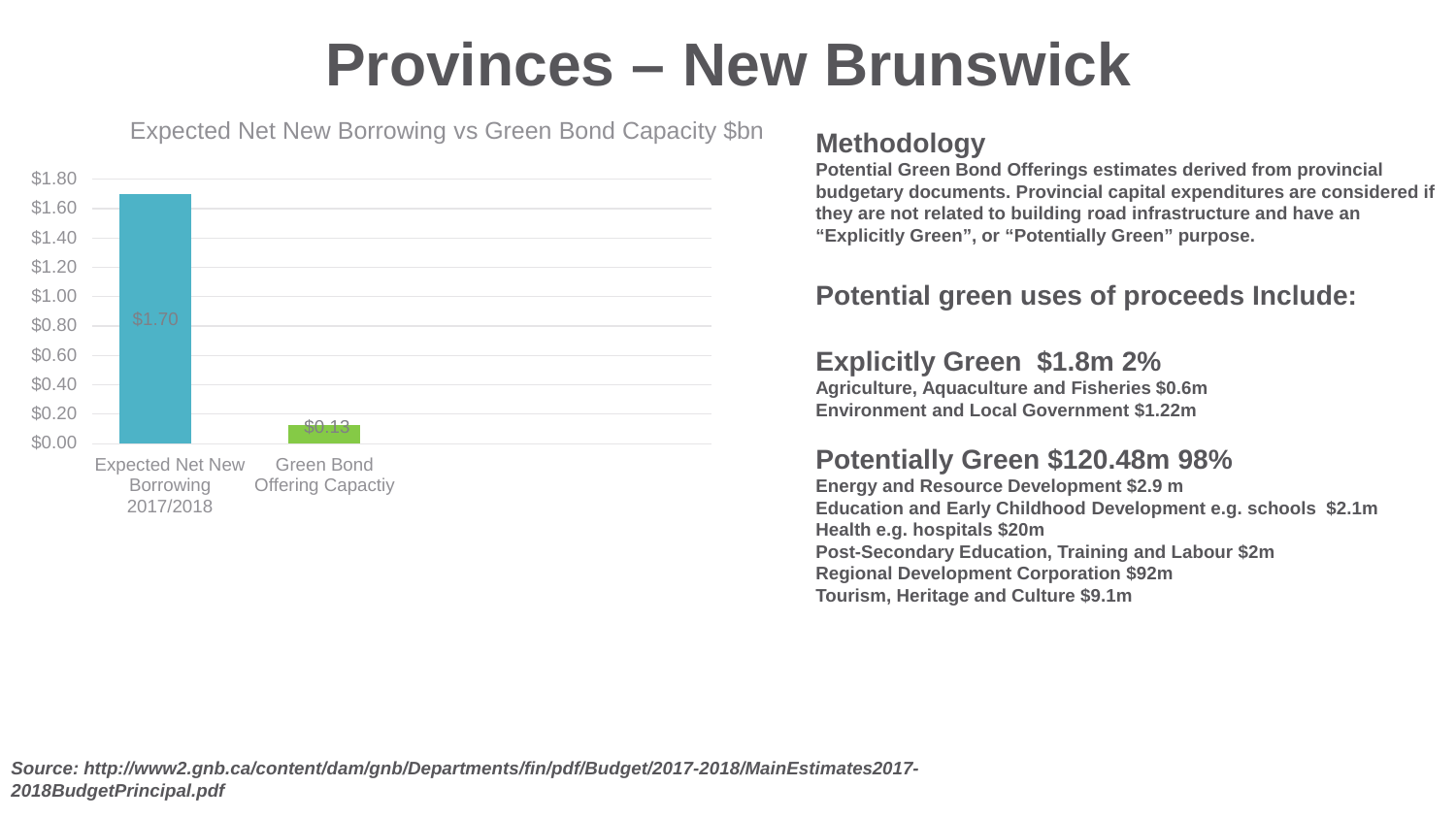## **Provinces – Nova Scotia**



### Expected Net New Borrowing vs Green Bond Capacity \$bn **Methodology**

**Potential Green Bond Offerings estimates derived from provincial budgetary documents. Provincial capital expenditures are considered if they are not related to building road infrastructure and have an "Explicitly Green", or "Potentially Green" purpose.** 

#### **Potential green uses of proceeds Include:**

#### **Potentially Green \$330m 100%**

**Buildings and Land \$137.4 m Buildings - Halifax Convention Centre \$169.2m Vehicles and Equipment \$19.8m**

\$0.50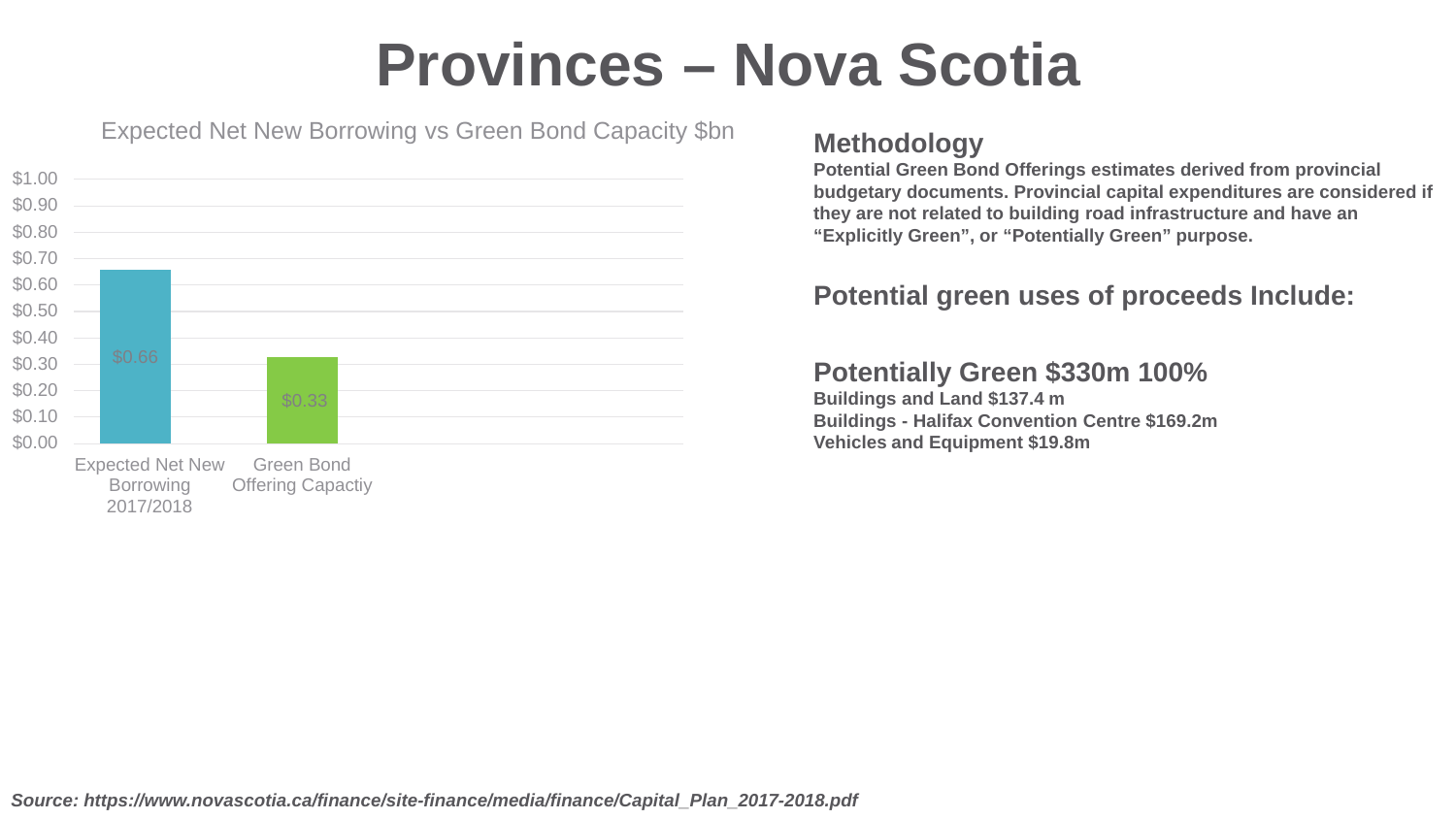## **Provinces – Newfoundland & Labrador**



### Expected Net New Borrowing vs Green Bond Capacity \$bn **Methodology**

**Potential Green Bond Offerings estimates derived from provincial budgetary documents. Provincial capital expenditures are considered if they are not related to building road infrastructure and have an "Explicitly Green", or "Potentially Green" purpose** 

#### **Potential green uses of proceeds Include:**

#### **Explicitly Green \$11.8m 10%**

**Transportation and Works e.g. Ferry Terminals & refits \$11.8m**

#### **Potentially Green \$108m 90%**

**Advanced Education, Skills & Labour \$27.8m Fisheries & Land Resources \$1.7m Tourism, Culture, Industry, & Innovation \$0.88m Heath & Community Services e.g. Building improvements, Health Care infrastructure \$77m Justice & Public Safety e.g. Court Facilities, Correctional Facilities \$0.91m**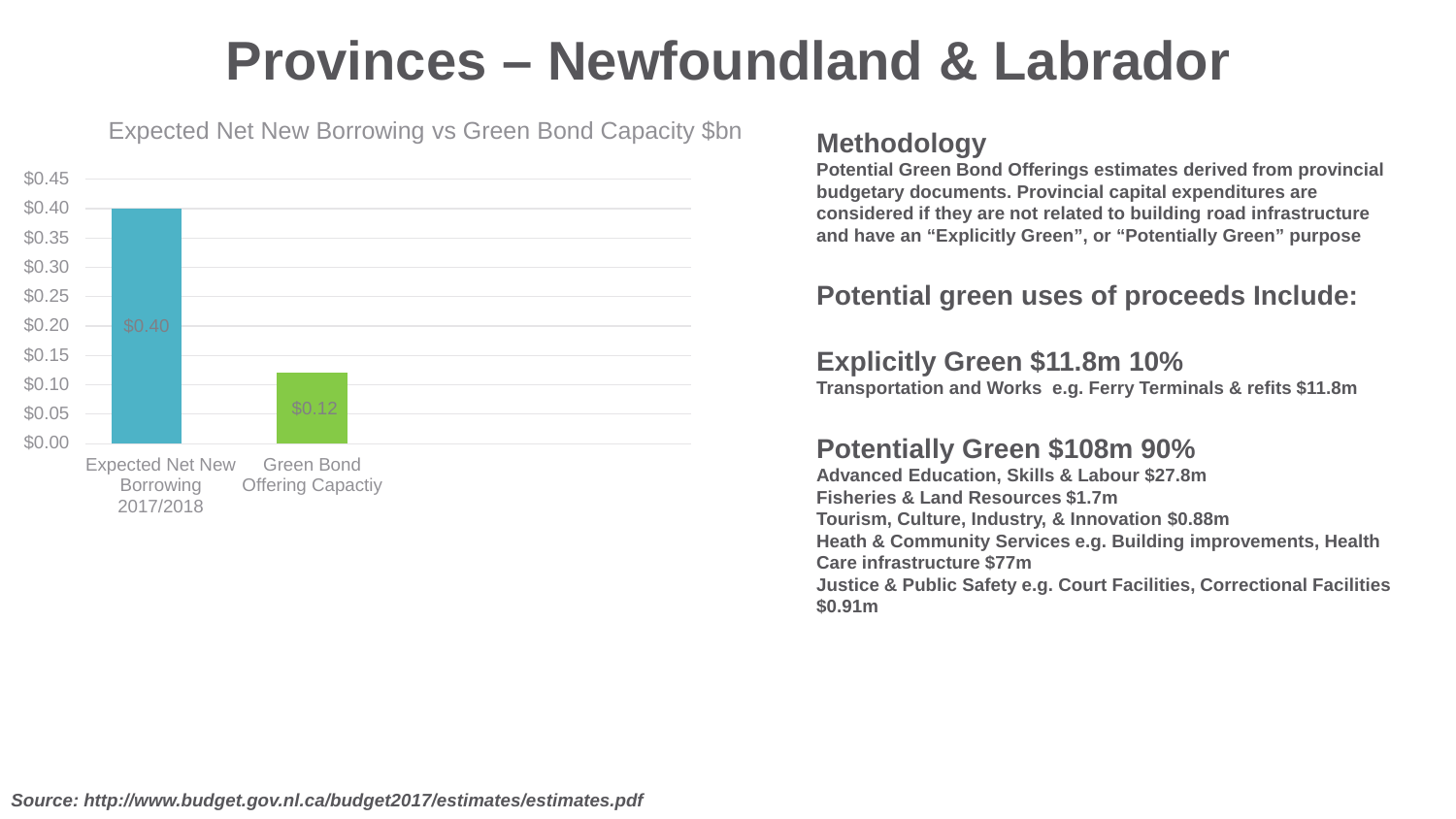# **Telecommunications**

**\$0–Explicitly Green use of proceeds \$6.78bn–Potentially Green use of proceeds**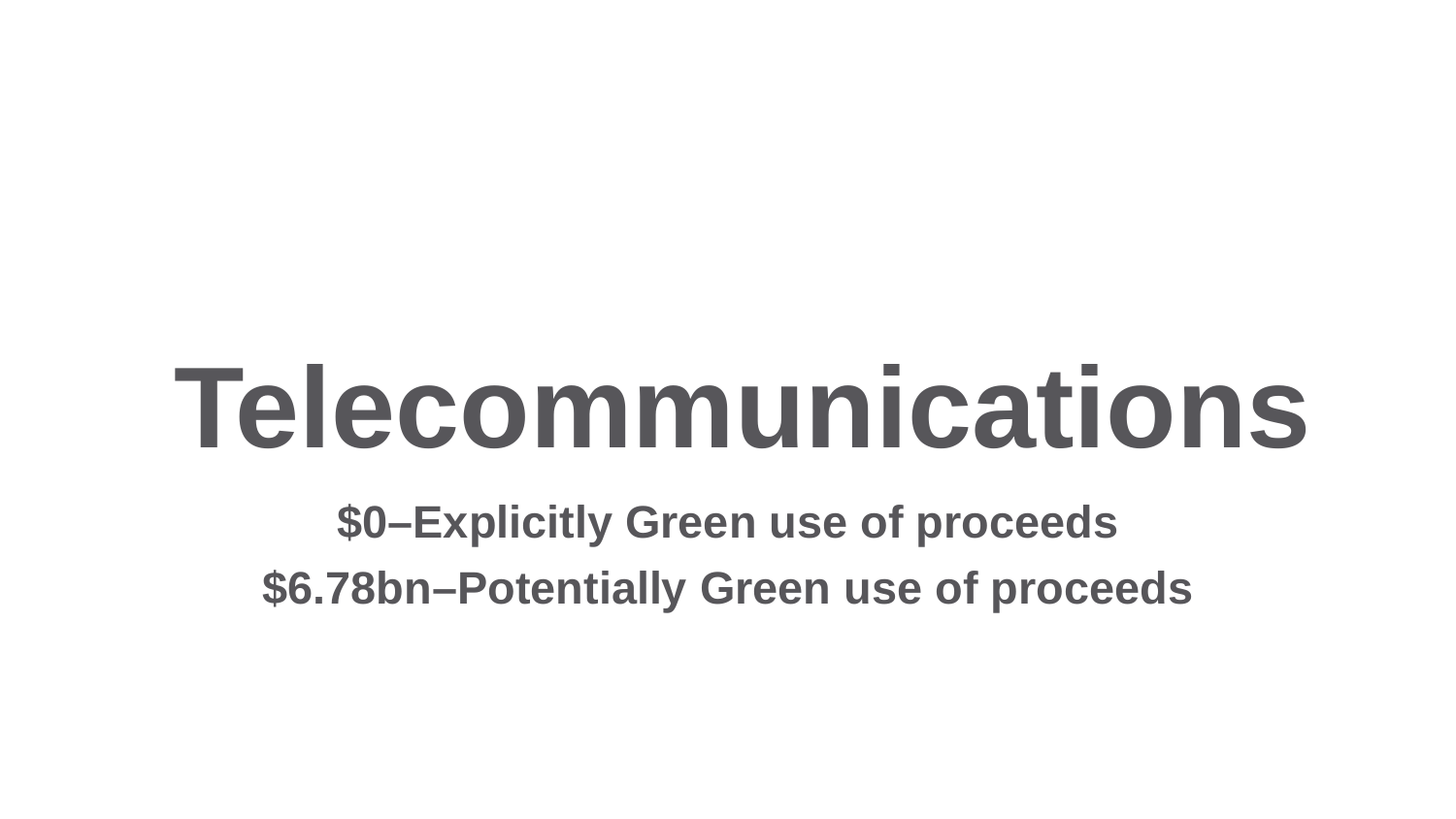## **Telecommunications - Bell**



### Expected Net New Borrowing vs Green Bond Capacity \$bn **Methodology**

**Potential Green Bond Offerings estimates derived from company's 10-K where explicitly stated.**

#### **Potential green uses of proceeds Include:**

#### **Potentially Green \$3.88bn 100%**

**"Capital investments supported the continued rollout of broadband fibre, including the build-out of Gigabit Fibe in the city of Toronto and other urban locations, the ongoing deployment of our4G LTE and LTE-A mobile networks, and expansion of wireless and internet network capacity to support subscriber growth and accelerating data consumption."**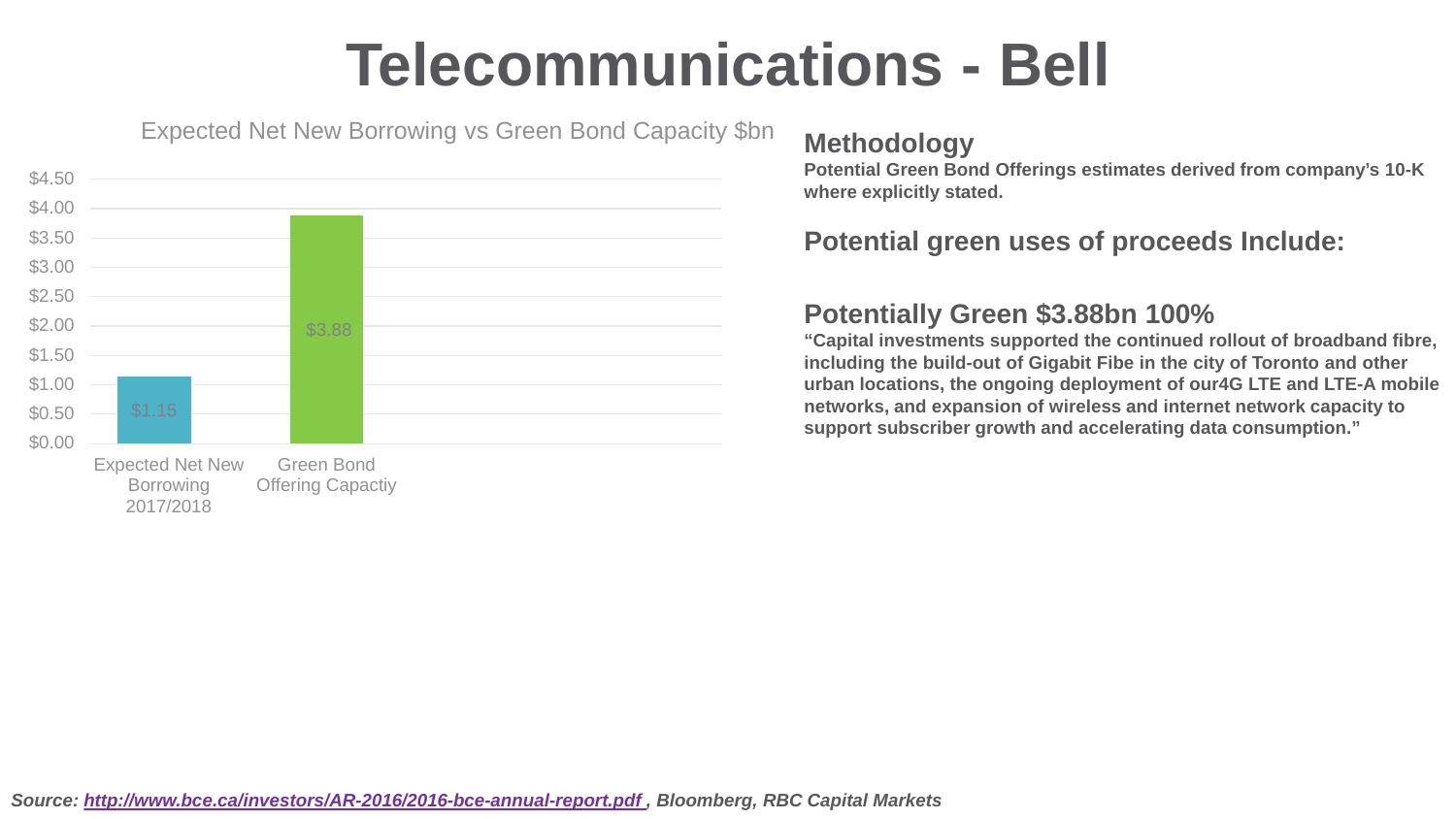## **Telecommunications - TELUS**



### Expected Net New Borrowing vs Green Bond Capacity \$bn **Methodology**

**Potential Green Bond Offerings estimates derived from company's 10-K where explicitly stated.**

#### **Potential green uses of proceeds Include:**

#### **Potentially Green \$2.9bn 100%**

**"Continuing investment in broadband infrastructure to support customer growth, technology evolution and reliability"**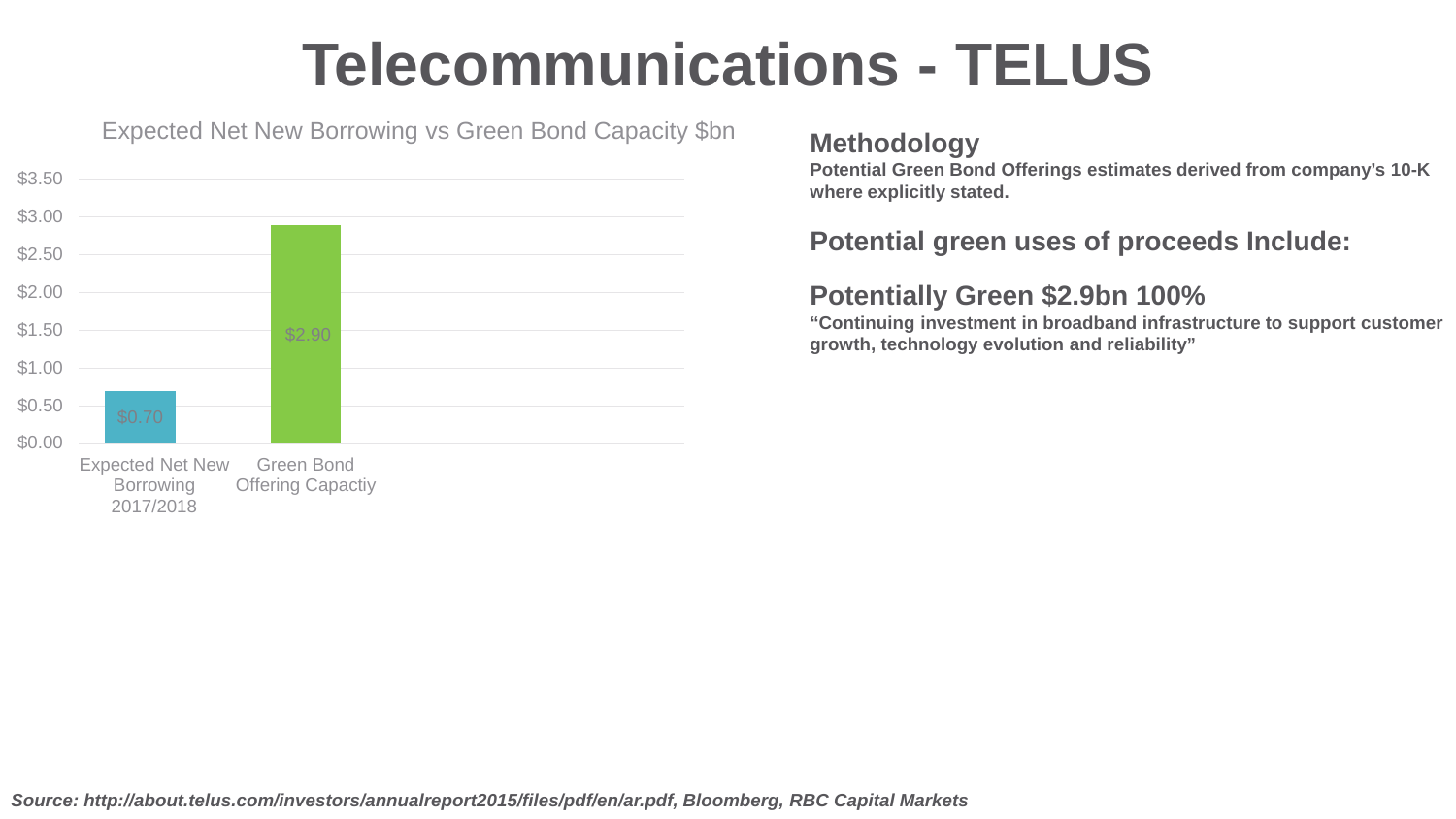# **Utilities**

## **\$5.42B –Explicitly Green use of proceeds \$0–Potentially Green Capex use of proceeds**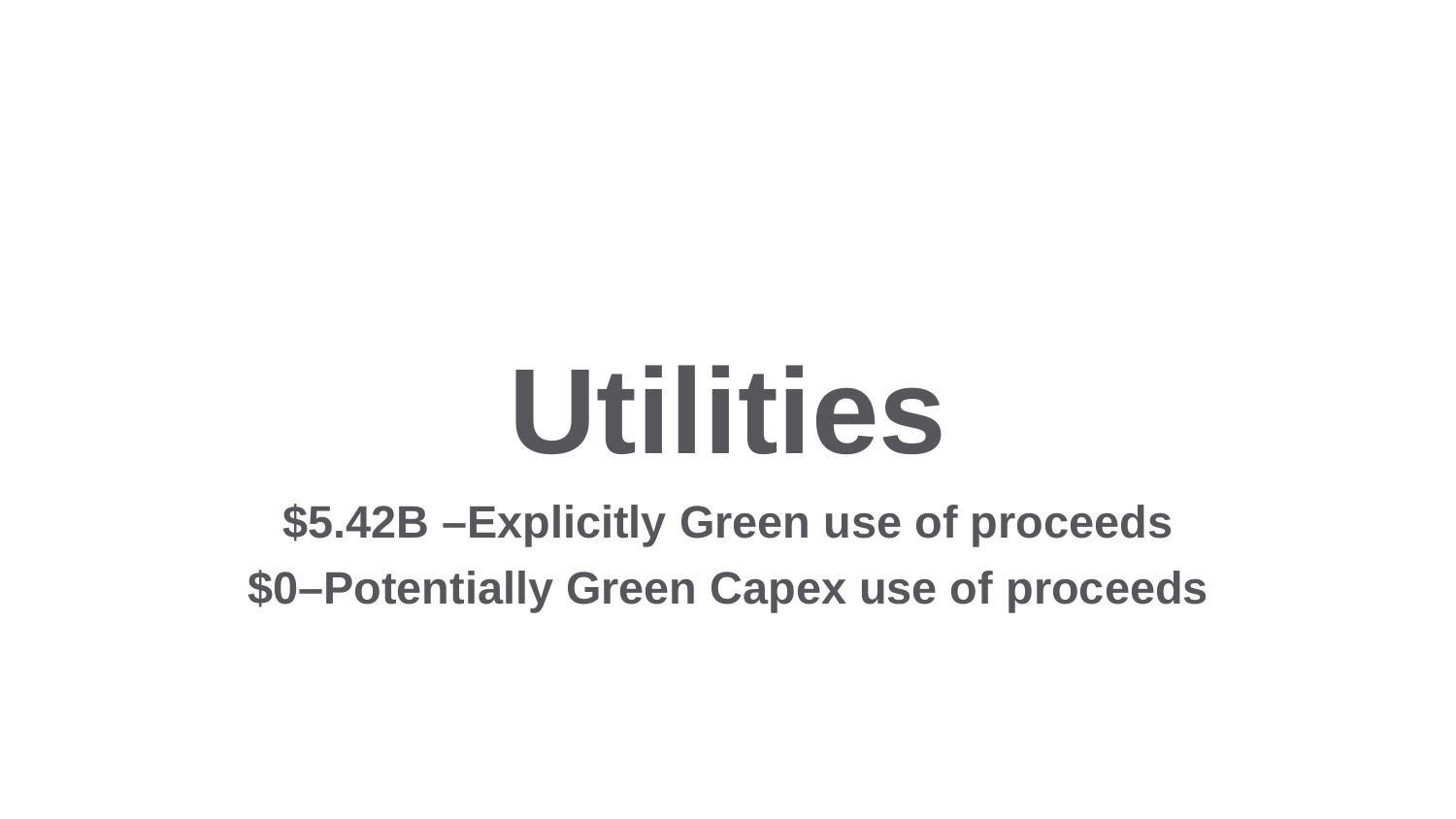## **Utilities – Hydro One Inc.**



### Expected Net New Borrowing vs Green Bond Capacity \$bn **Methodology**

**Potential Green Bond Offerings estimates derived from company's disclosed financial reporting**

### **Potential green uses of proceeds Include:**

#### **Explicitly Green \$1.52bn 100%**

**Capital Expended on Transmission(\$1.09bn) to link renewables to the grid and Distribution (\$648bn) of energy**

*Source: [http://www.hydroone.com/InvestorRelations/FinancialReporting/Documents/Hydro%20One%20Limited%20Annual%20Report%202016.pdf](http://www.hydroone.com/InvestorRelations/FinancialReporting/Documents/Hydro One Limited Annual Report 2016.pdf) / RBC Capital Markets*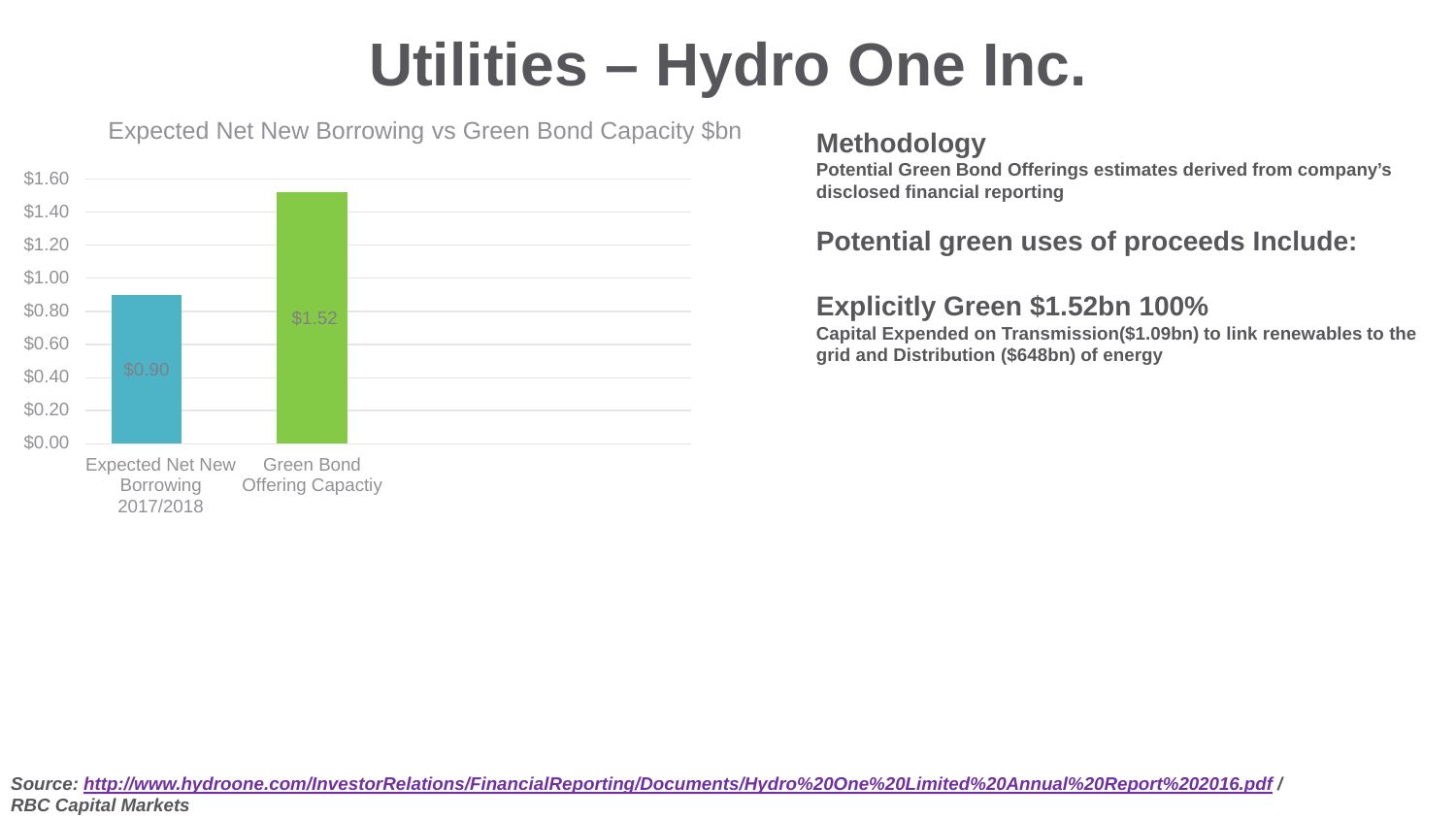## **Utilities – Quebec-Hydro**



Expected Net New Borrowing vs Green Bond Capacity \$bn **Methodology**

**Potential Green Bond Offerings estimates derived from company's disclosed financial reporting**

#### **Potential green uses of proceeds Include:**

#### **Explicitly Green \$3.9bn 100%**

**Continued support of power generation and distribution that is 99% renewable.**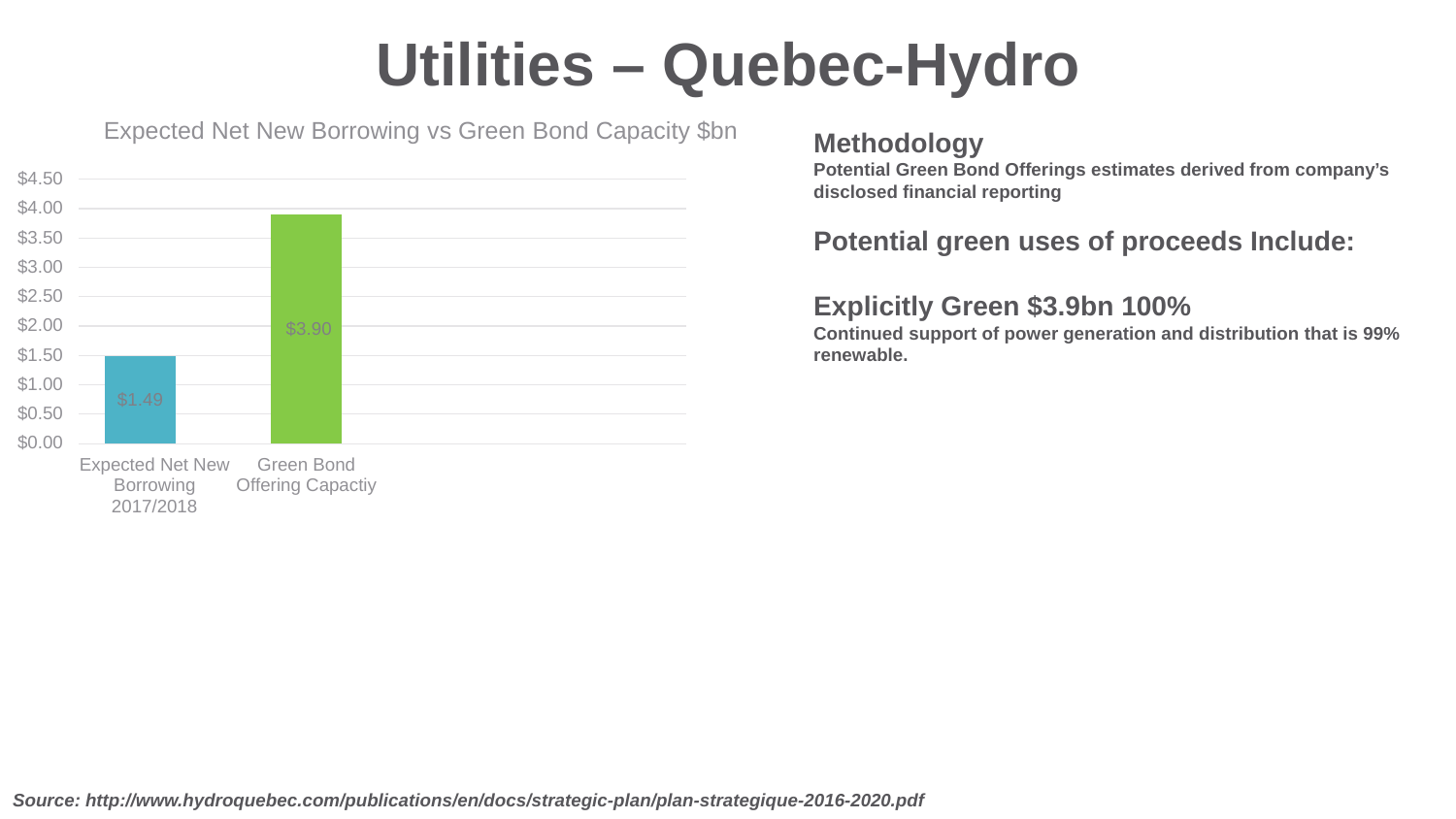# **Investors**

**\$0.98bn –Explicitly Green use of proceeds \$0.19bn–Potentially Green use of proceeds**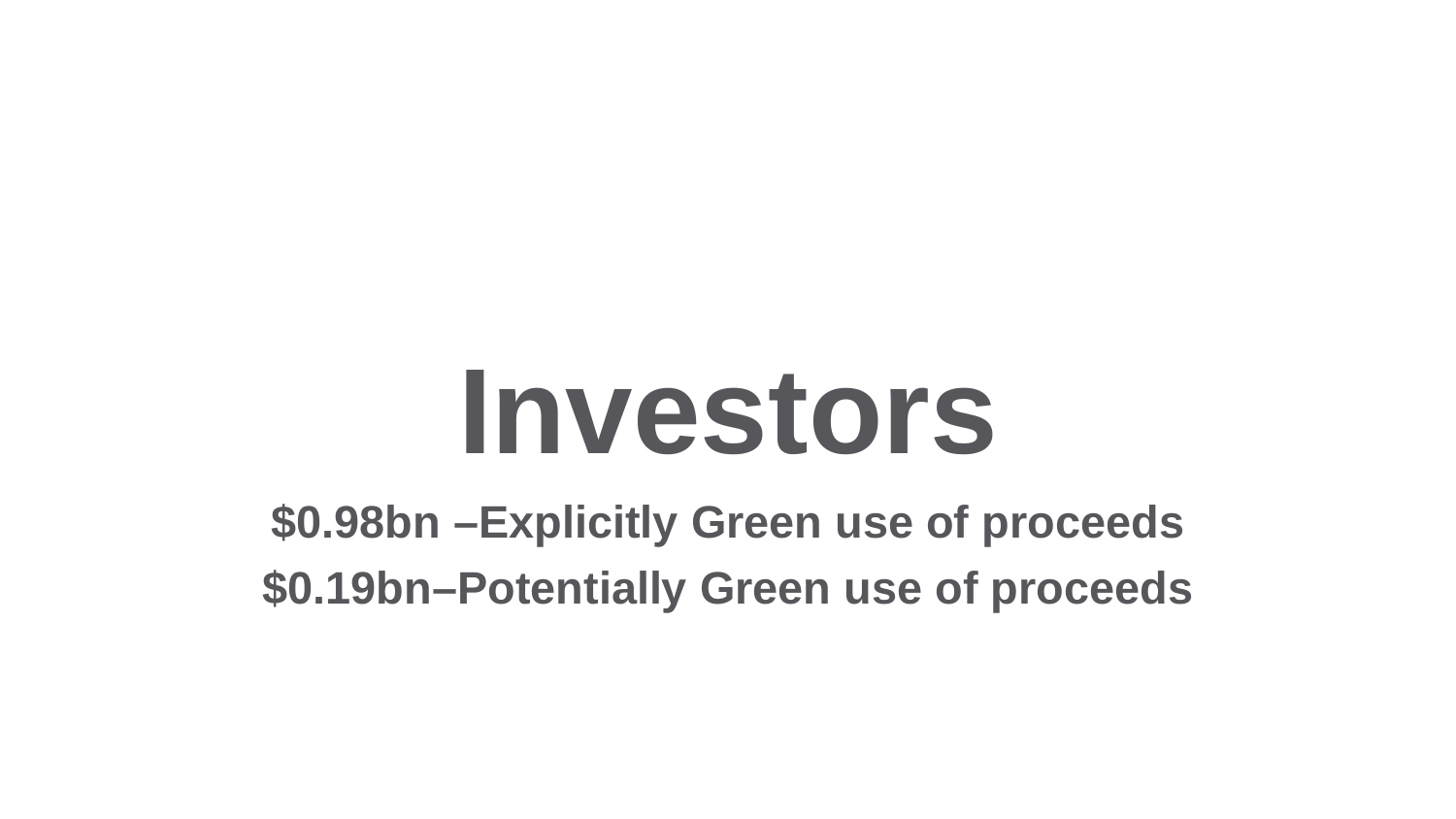## **Investors - PSP**



#### Expected Net New Borrowing vs Green Bond Capacity \$bn

#### **Methodology**

**Potential Green Bond Offerings Estimates derived by forecasting PSP's 2017 direct investment into infrastructure and natural resources asset classes using the 5 year compound annual growth rate . We assume a capital allocation to be consistent with pervious year's targets.** 

**Potential green uses of proceeds Include:**

**Explicitly Green \$0.98bn 83% Water Utilities \$0.1bn Renewable Electrical Generation and Transmission \$0.61bn Agriculture \$0.27bn**

**Potentially Green \$0.19bn 17% Telcom Infrastructure \$0.19bn**

### **Green Use of Proceeds Breakdown \$bn**



- **Electric Generation & Transmition**
- **Telcom Infrastructure**
- **Nater Utilities**
- **Agriculture**

*Source: http://www.investpsp.com/pdf/PSP-AR-2016-complete.pdf*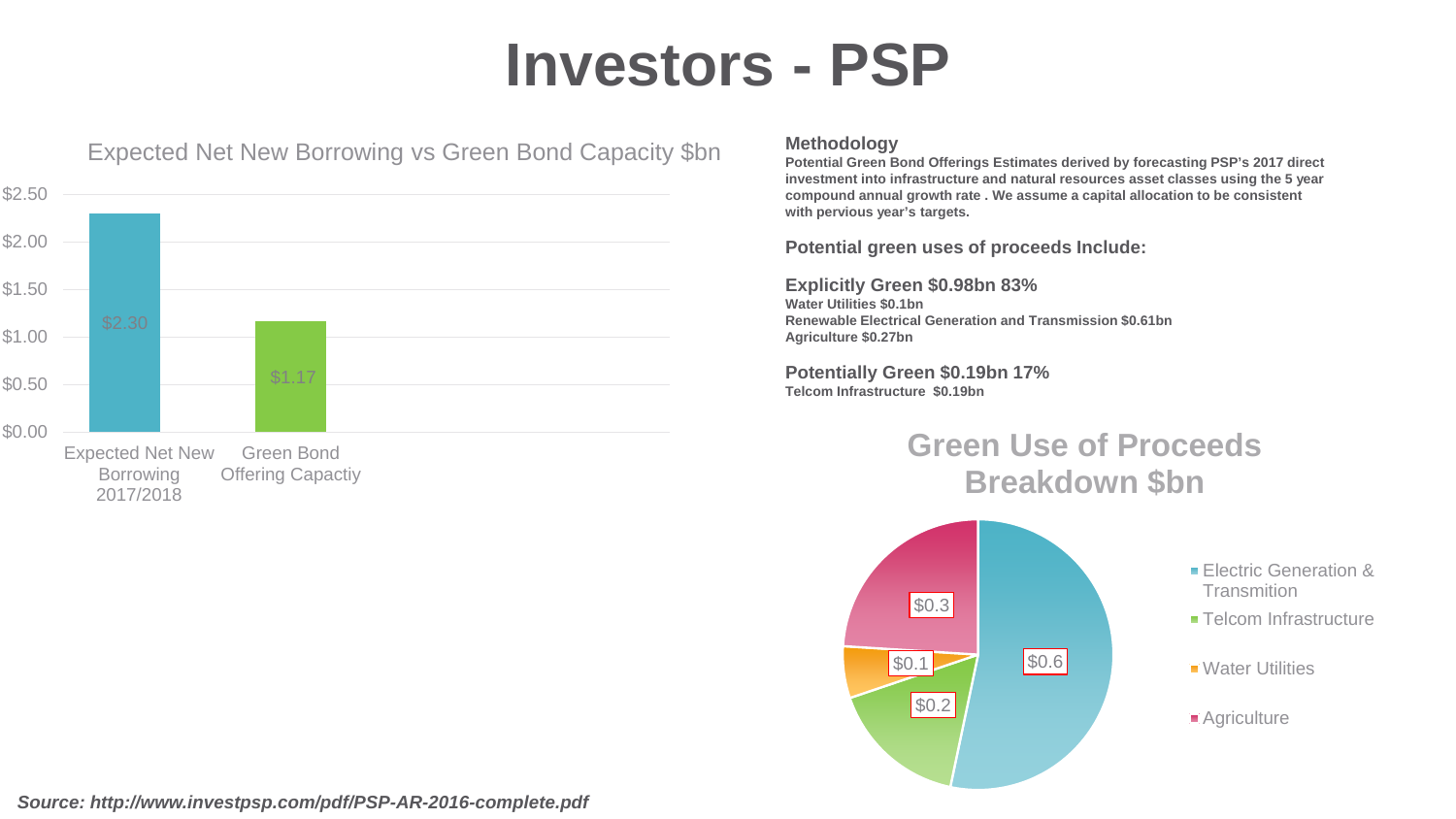# **Cars**

## **\$0.13bn–Explicitly Green use of proceeds \$0–Potentially Green use of proceeds**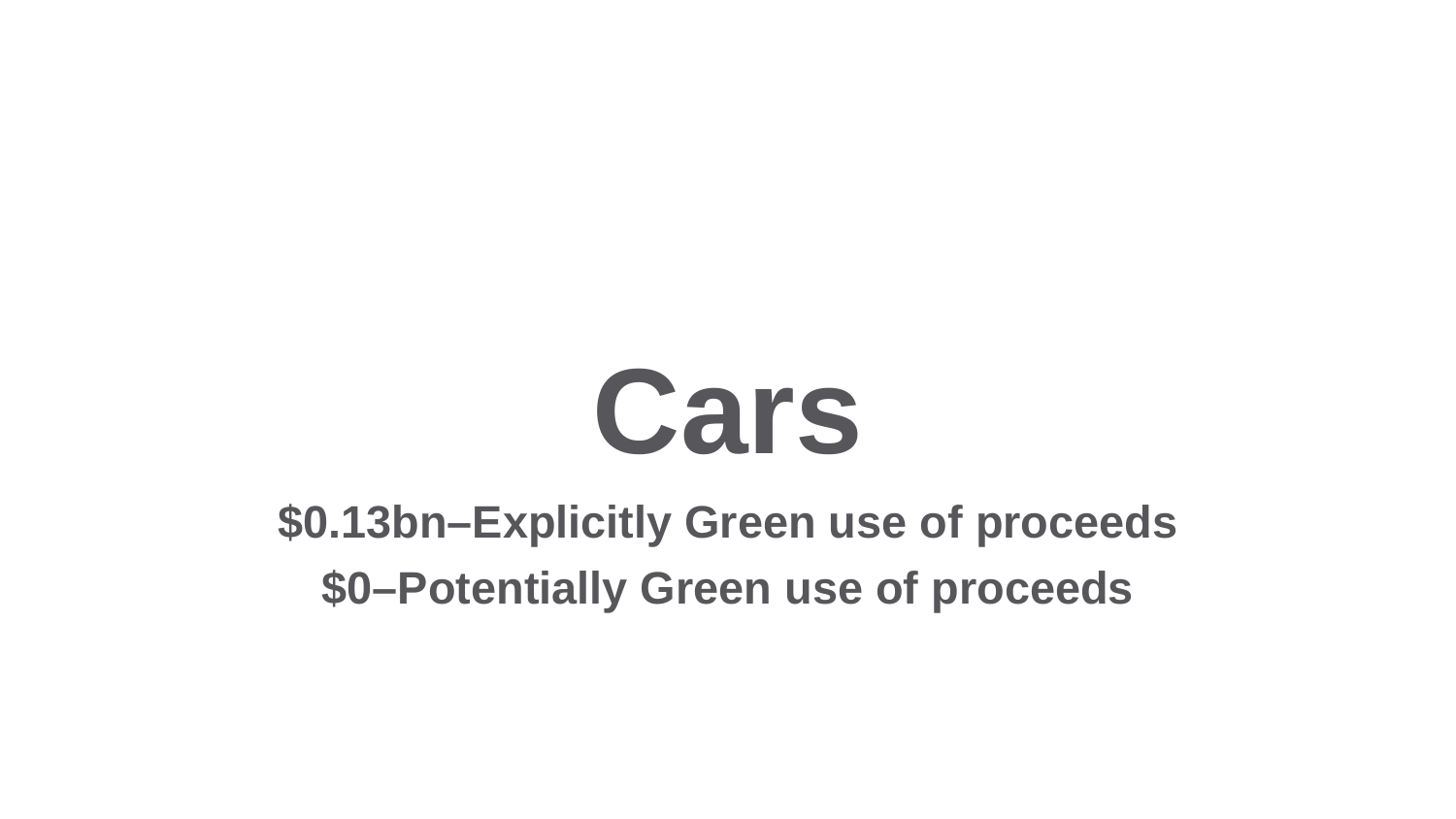## **Cars – Toyota Credit Canada Inc.**



#### Expected Net New Borrowing vs Green Bond Capacity \$bn

#### **Methodology**

**Potential Green Bond Offerings Estimates derived by multiplying Prius Family vehicle sales (8095) by percentage of Canadian's expressing interest to purchase a car through financing (63%) multiplied by the average cost of a Prius Family vehicle (\$26,051). (Prius Family includes Prius V, Prius C, Prius Plugin)**

#### **Potential green uses of proceeds Include:**

#### **Explicitly Green \$0.13bn 100%**

**Extending credit to potential Prius owners to finance the purchase of Hybrid Vehicles**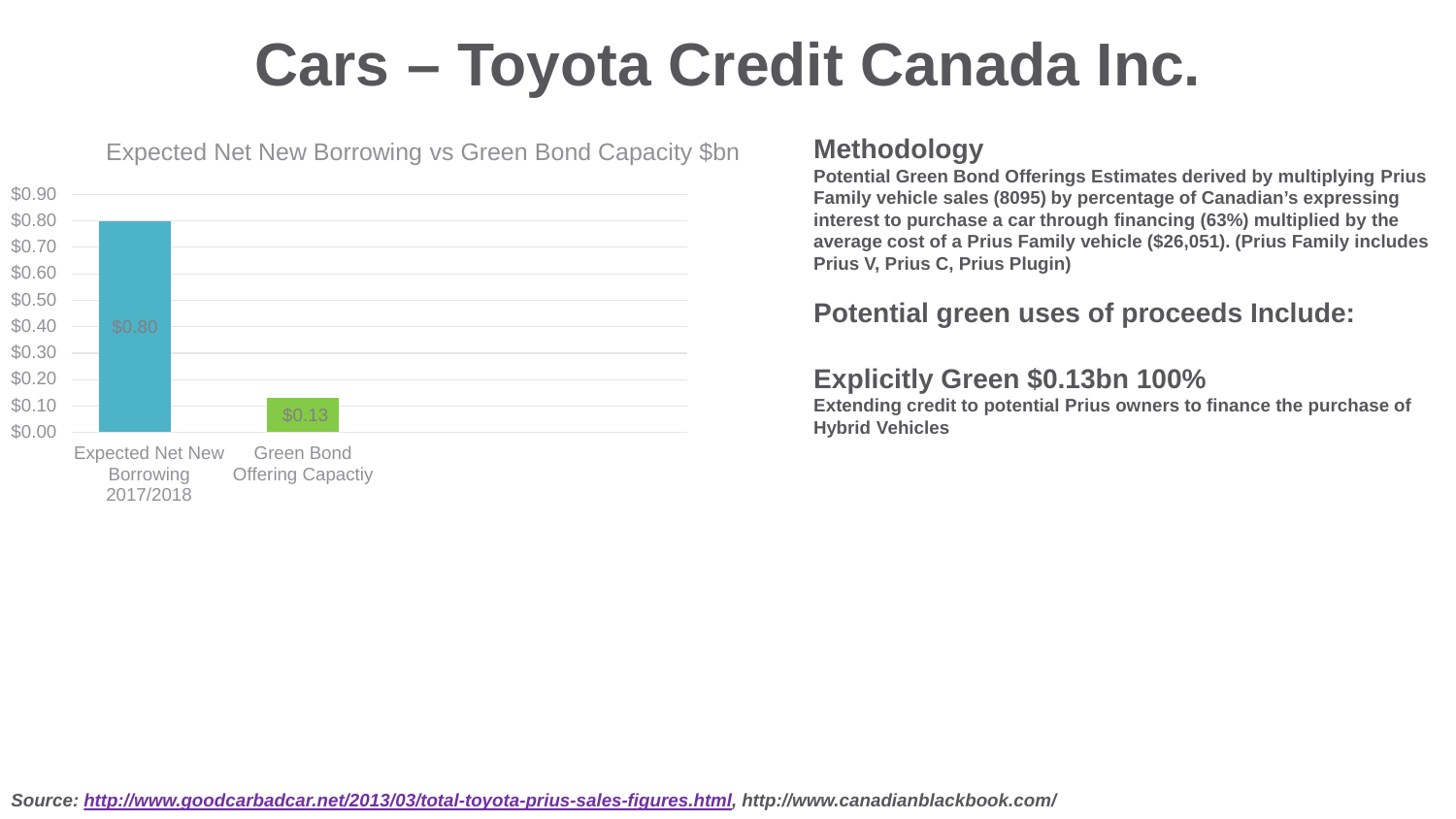# **Banks**

**\$1.41bn –Explicitly Green Power Finance \$0–Potentially Green Power Finance**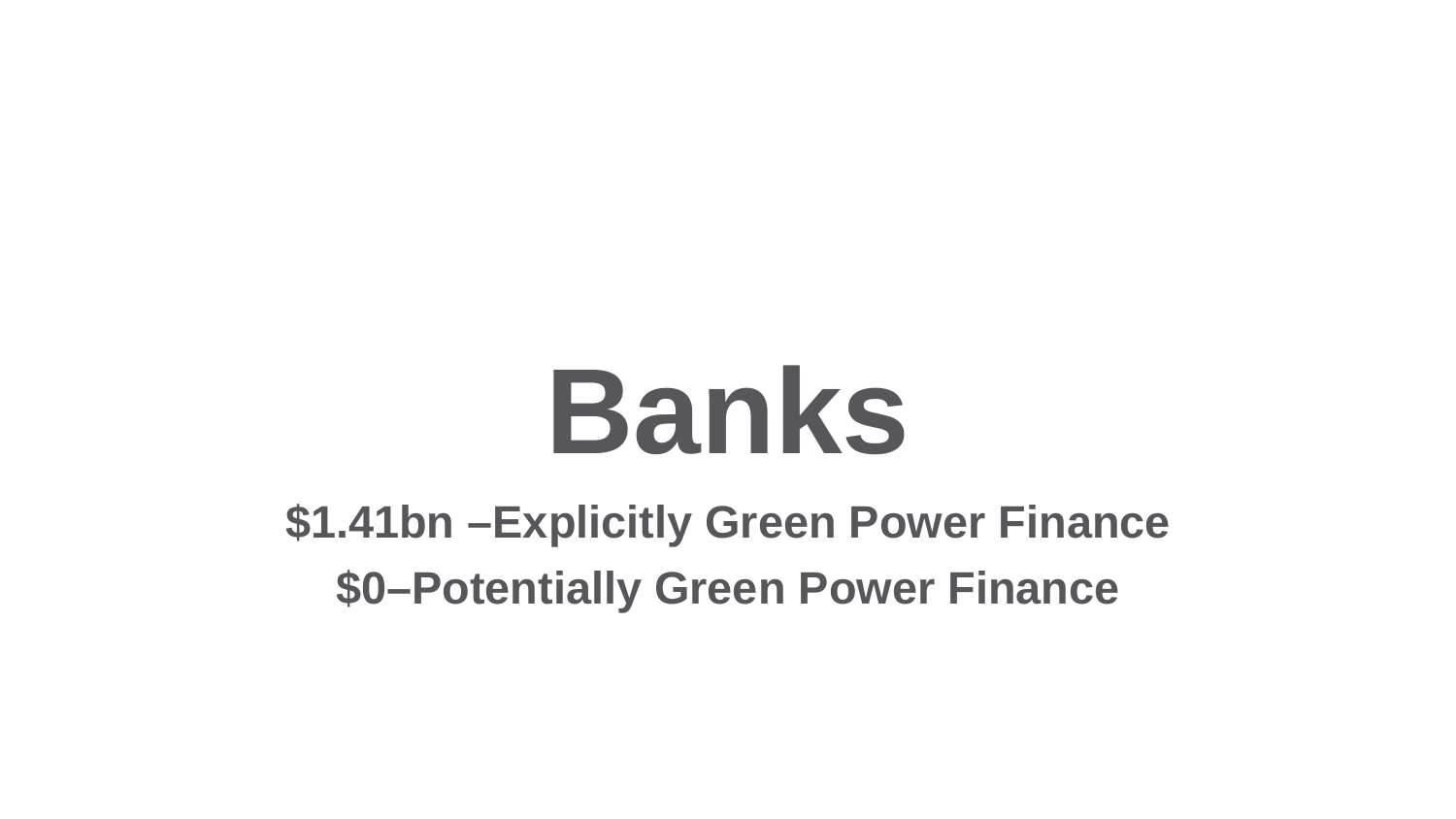## **Banks – Royal Bank of Canada**

Power Finance By Energy Type \$bn



#### **Methodology**

**Power Finance Estimates from Bloomberg Power Financing Data. We assume banks will have a similar capacity for power financing in 2017**

#### **Potential green uses of proceeds Include:**

#### **Explicitly Green \$0.38 bn100% Renewable Power Financing 2016 Solar - \$0.38bn**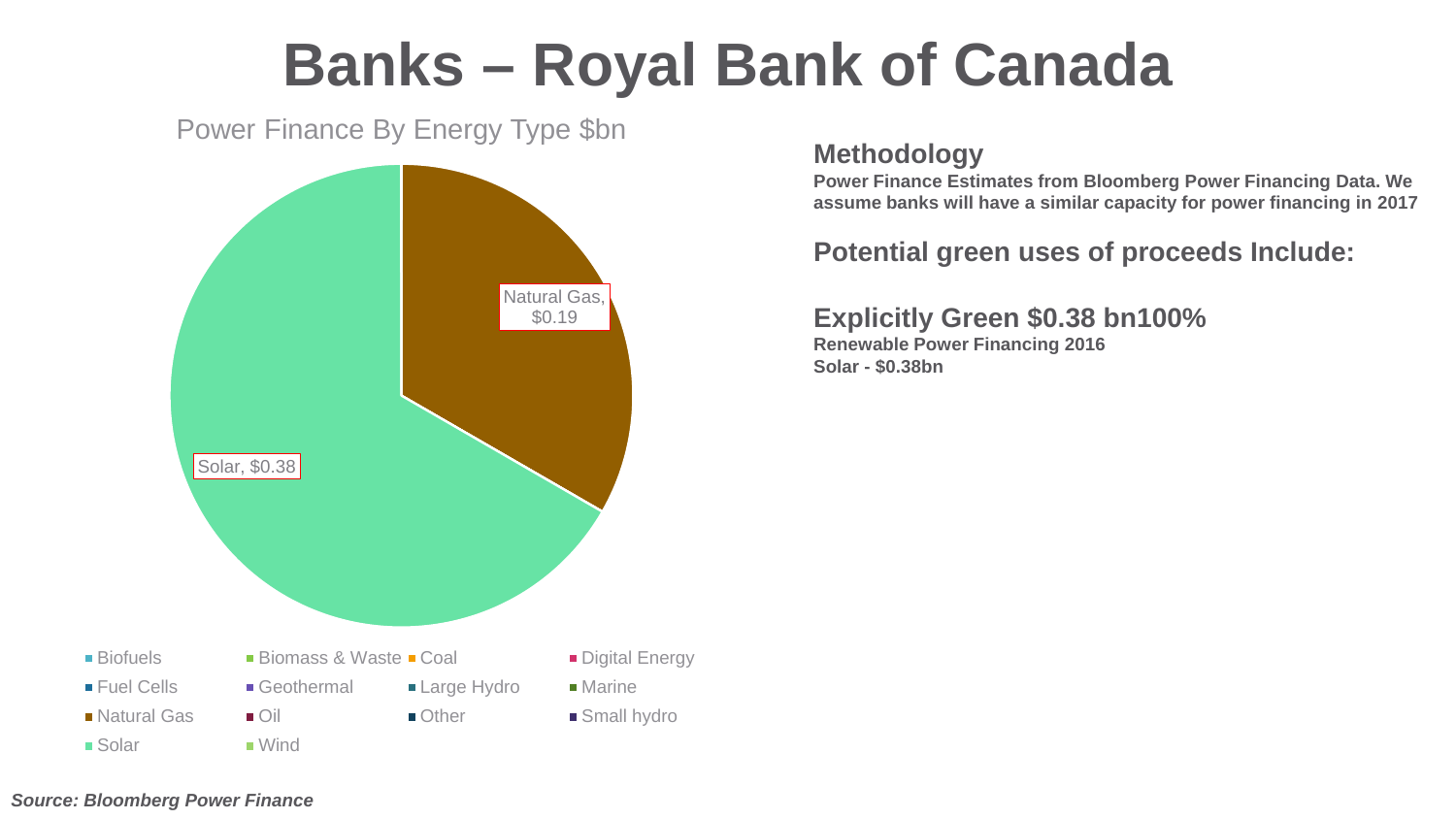## **Banks – Canadian International Bank of Commerce**



#### **Methodology**

**Power Finance Estimates from Bloomberg Power Financing Data. We assume banks will have a similar capacity for power financing in 2017**

#### **Potential green uses of proceeds Include:**

#### **Explicitly Green \$0.18bn 100% Renewable Power Financing 2016 Wind- \$0.06bn Solar – \$0.12bn**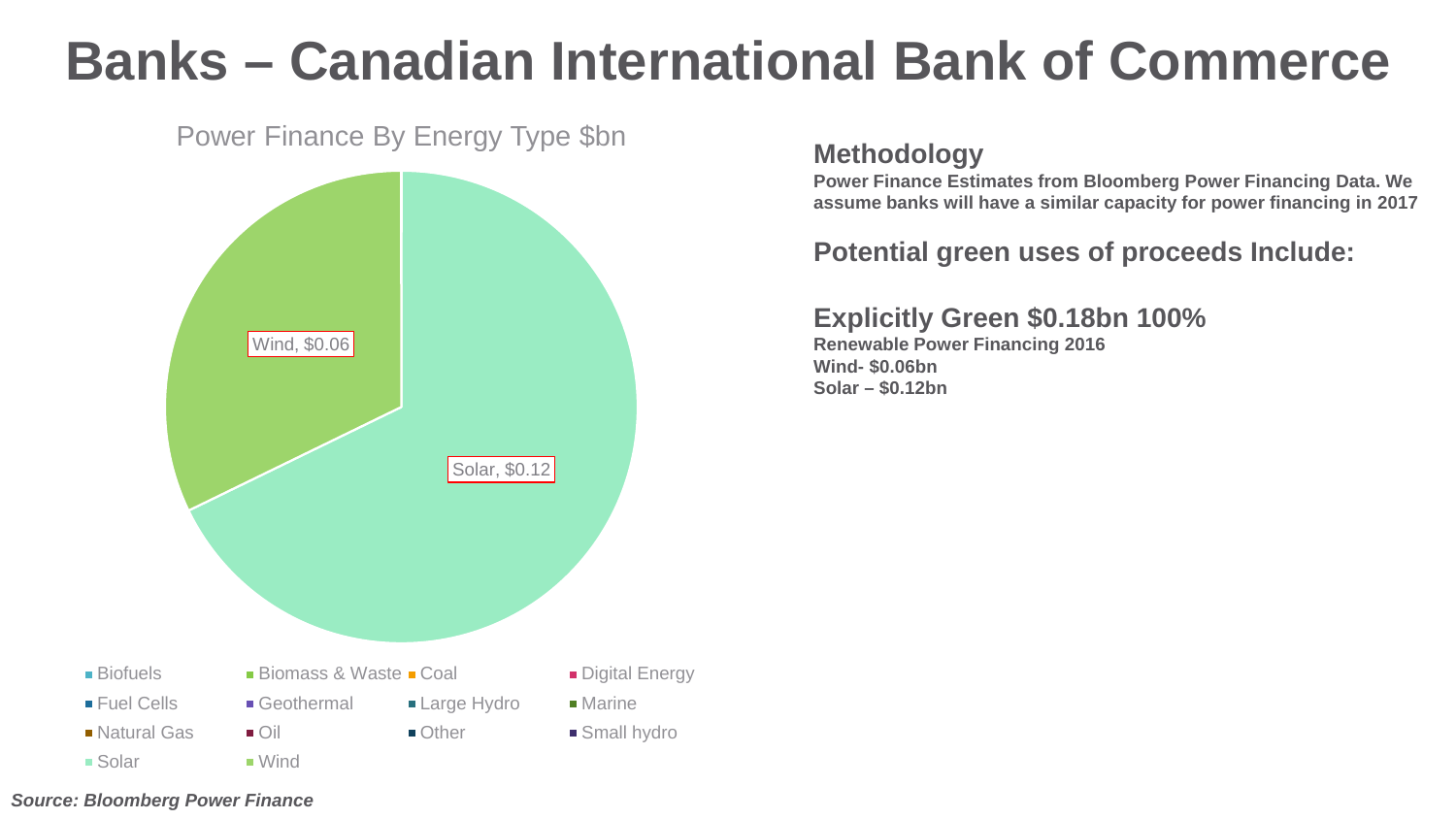## **Banks – Bank of Nova Scotia**

#### Power Finance By Energy Type \$bn



#### **Methodology**

**Power Finance Estimates from Bloomberg Power Financing Data. We assume banks will have a similar capacity for power financing in 2017**

#### **Potential green uses of proceeds Include:**

#### **Explicitly Green \$0.28 100% Renewable Power Financing 2016 Large Hydro- \$0.12bn Wind – \$0.16bn**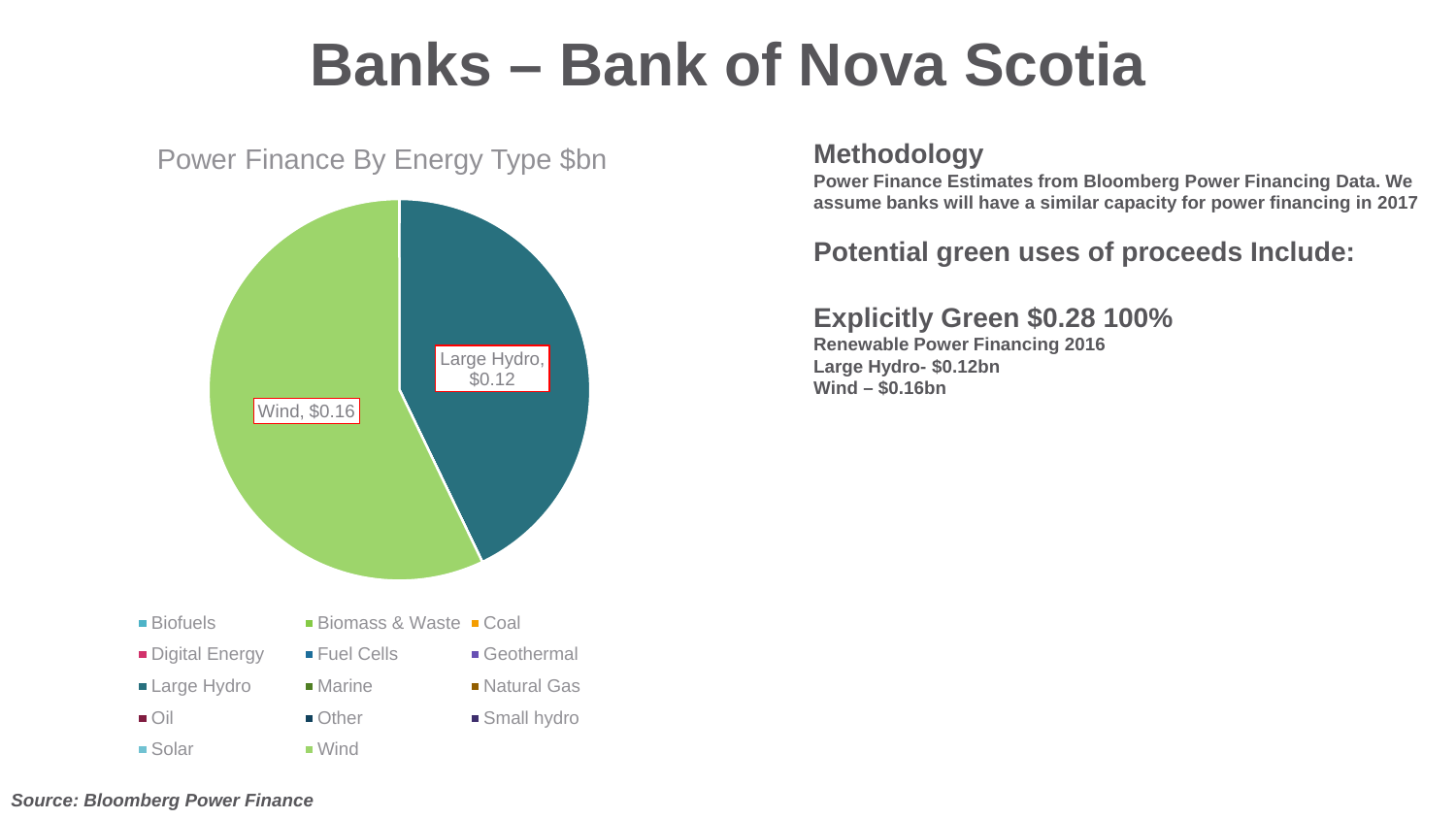## **Banks – National Bank of Canada**

Power Finance By Energy Type \$bn



**Methodology**

**Power Finance Estimates from Bloomberg Power Financing Data. We assume banks will have a similar capacity for power financing in 2017**

**Potential green uses of proceeds Include:**

**Explicitly Green \$0.22bn100% Renewable Power Financing 2016 Solar - \$0.22bn**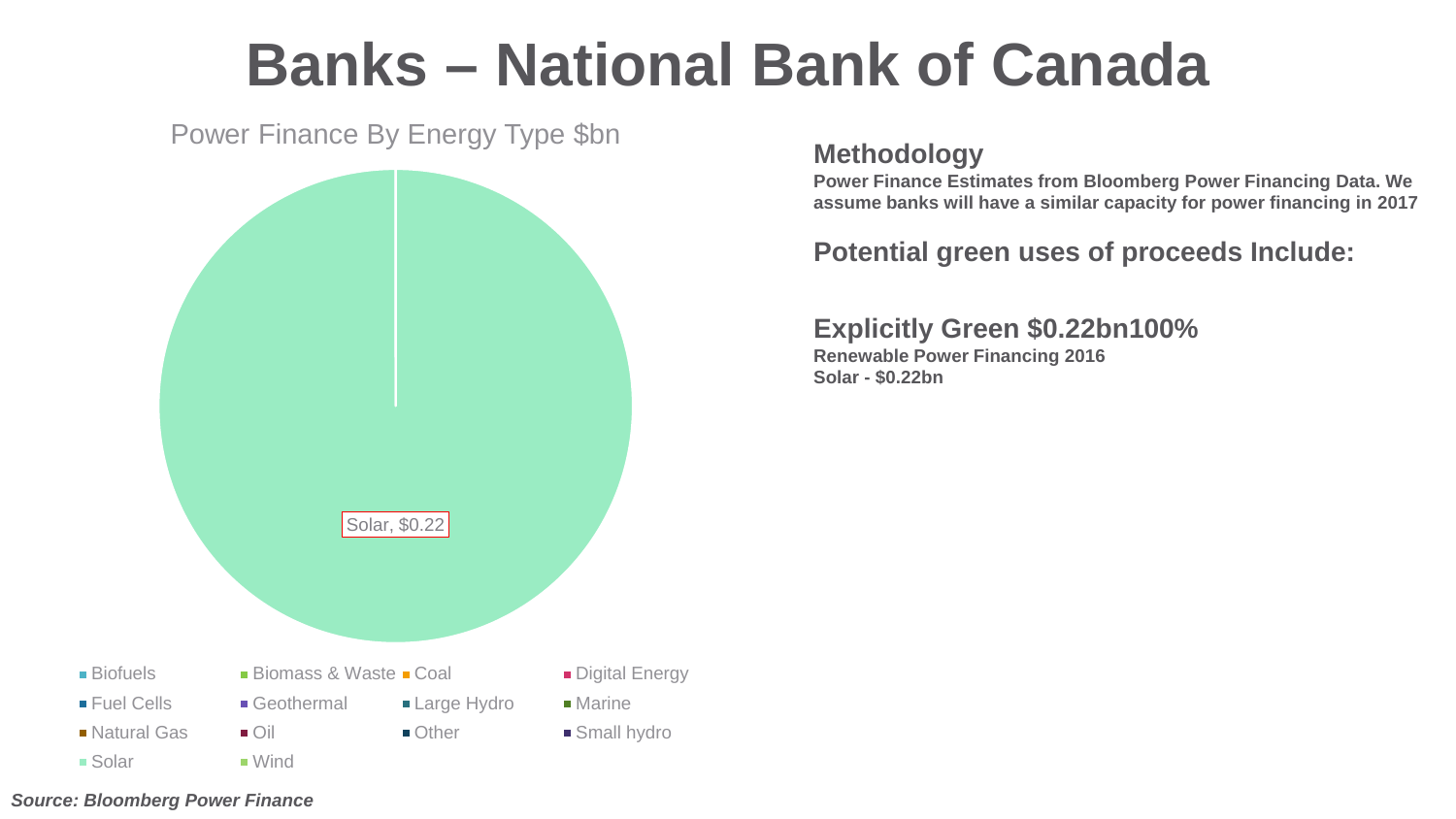## **Banks – Bank of Montreal**

Power Finance By Source \$bn



#### **Methodology**

**Power Finance Estimates from Bloomberg Power Financing Data. We assume banks will have a similar capacity for power financing in 2017**

### **Potential green uses of proceeds Include:**

#### **Explicitly Green \$0.35bn100%**

**Renewable Power Financing 2016 Solar - \$0.04bn Large Hydro – \$0.31bn**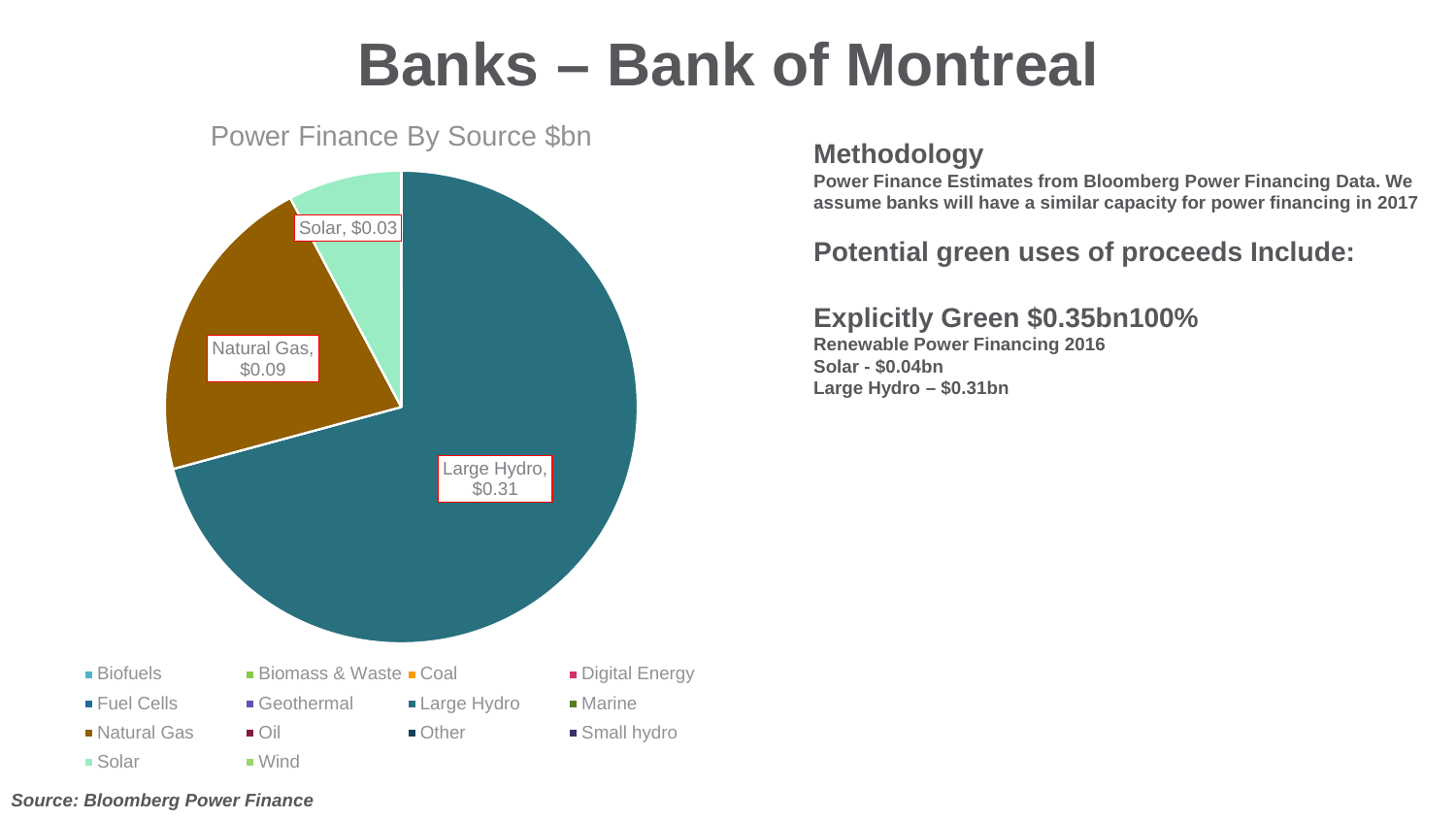## **Appendix – Top Canadian Green Bond Eligible Projects**

| Project                                                                    | Value                  |
|----------------------------------------------------------------------------|------------------------|
| Muskrat Falls Project                                                      | Ś<br>9,100,000,000.00  |
| Eglinton Crosstown LRT                                                     | Ś<br>9,100,000,000.00  |
| Site C Clean Energy Project                                                | \$<br>8,775,000,000.00 |
| <b>Romaine Complex</b>                                                     | Ś<br>6,500,000,000.00  |
| Keeyask Hydroelectric Project                                              | Ŝ<br>6,496,000,000.00  |
| Réseau électrique métropolitain                                            | \$<br>5,900,000,000.00 |
| Bipole III Transmission Line                                               | \$<br>4,900,000,000.00 |
| <b>Turcot Interchange</b>                                                  | \$<br>3,670,000,000.00 |
| Scarborough Subway Extension                                               | \$<br>3,560,000,000.00 |
| Ottawa LRT-Stage 2                                                         | \$<br>3,315,000,000.00 |
| Spadina Subway Extension                                                   | Ŝ<br>3,180,000,000.00  |
| <b>Montreal Metro Car Replacement</b>                                      | Ś<br>2,191,000,000.00  |
| <b>Confederation Line</b>                                                  | \$<br>2,130,000,000.00 |
| Edmonton Valley Line - Stage 1                                             | \$<br>1,800,000,000.00 |
| Renovations to Beauharnois Generating Station                              | \$<br>1,600,000,000.00 |
| Maritime Link Project                                                      | \$<br>1,577,000,000.00 |
| York Viva Bus Rapid Transit (vivaNext)                                     | \$<br>1,500,000,000.00 |
| <b>Barrie Corridor GO RER</b>                                              | \$<br>1,440,000,000.00 |
| Hurontario LRT                                                             | \$<br>1,400,000,000.00 |
| Chamouchouane-Bout-de-l'Île Transmission Line                              | \$<br>1,400,000,000.00 |
| Wataynikaneyap Transmission Project                                        | \$<br>1,350,000,000.00 |
| <b>Romaine Complex Transmission Line</b>                                   | Ś<br>1,300,000,000.00  |
| Port Hope Area Initiative                                                  | \$<br>1,280,000,000.00 |
| <b>Alberta Carbon Trunk Line</b>                                           | Ś<br>1,200,000,000.00  |
| Finch West LRT                                                             | \$<br>1,200,000,000.00 |
| New TTC Light-Rail Vehicles                                                | \$<br>1,187,000,000.00 |
| John Hart Generating Station Replacement Project                           | \$<br>1,093,000,000.00 |
| Henvey Inlet Wind Project                                                  | Ś<br>1,000,000,000.00  |
| Hamilton LRT                                                               | \$<br>1,000,000,000.00 |
| Sheppard East LRT                                                          | \$<br>1,000,000,000.00 |
| <b>Giant Mine Remediation Project</b>                                      | Ś<br>903,500,000.00    |
| Canadian Forces Base Trenton Expansion                                     | \$<br>860,000,000.00   |
| East Rail Maintenance Facility                                             | \$<br>859,200,000.00   |
| Region of Waterloo ION LRT - Stage 1                                       | Ś<br>818,000,000.00    |
| Union Station Revitalization Project                                       | \$<br>800,700,000.00   |
| North End Sewage Treatment Plant Biological Nutrient Removal Upgrade       | Ś<br>794,600,000.00    |
| Ruskin Dam and Powerhouse Upgrade                                          | Ś<br>748,000,000.00    |
| Union Station Infrastructure Renewal Program                               | \$<br>700,000,000.00   |
| Lions Gate Secondary Wastewater Treatment Plant                            | \$<br>700,000,000.00   |
| Marmora Pumped Storage Project                                             | \$<br>700,000,000.00   |
| Juan de Fuca Power Cable                                                   | \$<br>665,000,000.00   |
| Gordon M. Shrum Generating Station Refurbishment                           | \$<br>600,000,000.00   |
| East-West Transmission Tie                                                 | \$<br>600,000,000.00   |
| Bonnybrook Wastewater Treatment Plant D Expansion                          | \$<br>600,000,000.00   |
| Annacis Island Wastewater Treatment Plant Expansion                        | \$<br>600,000,000.00   |
| Réno-Systèmes Program Phase IV                                             | \$<br>582,500,000.00   |
| Wilson Facility Enhancement and Yard Expansion                             | Ś<br>506.400.000.00    |
| Tazi Twé Hydroelectric Project                                             | \$<br>500,000,000.00   |
| Nicolas-Riou Wind Project                                                  | \$<br>500,000,000.00   |
| Regina Railyard Renewal Project                                            | \$<br>500,000,000.00   |
| <b>Upper Lillooet Hydro Project</b>                                        | \$<br>491,600,000.00   |
| Southwest Rapid Transitway (Stage 2) and Pembina Highway Underpass Project | \$<br>467,300,000.00   |
| Meikle Wind Energy Project                                                 | \$<br>456,000,000.00   |
| Hanlan Water Project                                                       | \$<br>450,000,000.00   |
| <b>Côte-Vertu Station Underground Garage</b>                               | \$<br>350,200,000.00   |
| als Coal Minton Bollanton Coa                                              | ċ<br>225. COD O        |

Top 100 **= Canada's Biggest Infrastructure Projects** 

**# of Top 100 Infrastructure Projects in Canada that would qualify for green bond financing: 56 with a total value of \$107bn**

*Source: http://top100projects.ca/2017filters/, Climate Bonds Initiative, Corporate Knights*